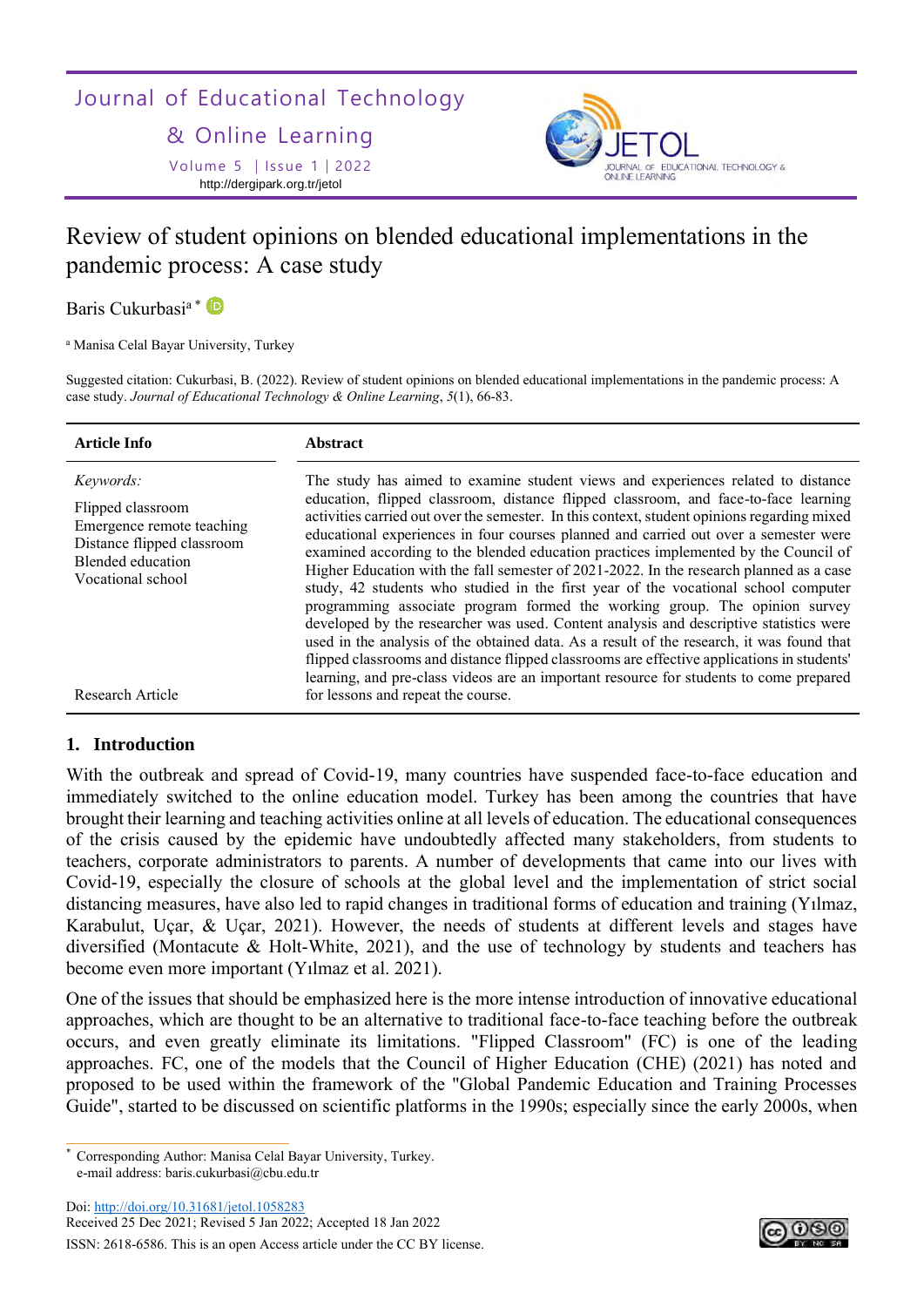it gained its conceptual structure, it has been the subject of many types of research. In this way, new paradigms, technology approaches, and applications that emerged before the epidemic period are already reflected in teaching. On the other hand, it is thought that the effects of these approaches will continue in the post-epidemic period, even if they undergo certain changes from time to time. Because it is important to note that the special regulations implemented during the Covid-19 crisis leave a lasting mark, that the spread of online learning will accelerate further, and that schools need to organize themselves in a more systematic way to follow the aspects of technology-based learning that they find most useful. In other words, all institutions will benefit from the mechanisms they have established to maintain their education and training missions during the crisis period after the outbreak (Daniel, 2020). This situation requires the investigation of many issues such as the applicability, limitations, and position of approaches within the learning culture. It is important to examine all aspects of the approaches or their specific dimensions and to examine the meaning expressed by all stakeholders of the system, especially students and instructors. These include Emergence Remote Teaching (ERT) and Distance/Online Flipped Classroom (DFC), which blended FC.

ERT envisages a temporary shift of teaching to an alternative distribution mode due to crisis conditions. The primary purpose here is to re-establish a robust educational ecosystem, but rather to provide access to educational activities quickly and reliably in emergencies or during a crisis (Hodges, Moore, Lockee, Trust, & Bond, 2020). FC, the other component of DFC, where course content, narration, and materials are moved out of class hours; it is an innovative teaching approach in which the course time is divided into studentcentered activities to clarify the subject and reinforce learning (Bergmann & Sams, 2012; Mason, Schuman, & Cook, 2013).

Although FC mainly hosts in-class face-to-face teaching activities, it has been developed and adapted to online environments over the years due to the development of information technologies and the covid-19 pandemic's ability to bring learning activities to online environments. Adapted to online environments, this model is called DFC. The FC model is adapted by Jia, Hew, Bai, and Huang (2021) for distance education in Figure 1.



**Fig. 1.** FC and DFC Structure

As shown in Figure 1, the learning activities to be carried out extracurricular in both models are the same structure. The difference is in the number of participants in-class activities. Accordingly, face-to-face learning activities carried out during class hours at FC are carried out with live lecture sessions (video conferences) configured simultaneously in DFC. In addition to Figure 1, the Sanandaji and Ghanbartehrani (2021) adapted version of normal teaching, FC and DFC structures is given in Figure 2: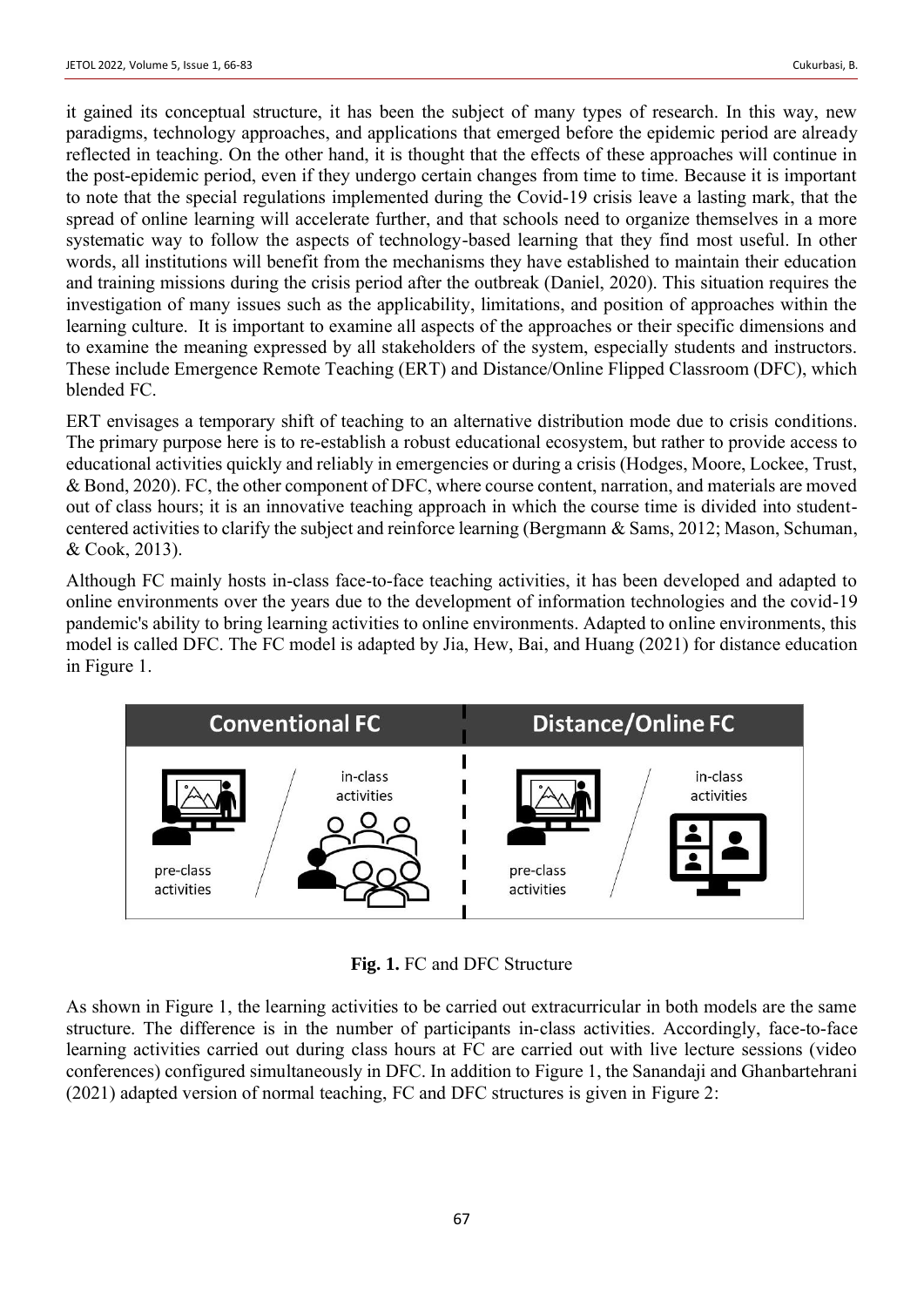

**Fig. 2.** Normal (Traditional) Teaching, FC, and DFC Structure

Unlike Figure 1, Figure 2 details the teaching process at DFC. Accordingly, the students are presented with modular content in a modular structure, unlike FC, and students are given the responsibility of coming to the course prepared; online discussion, small events, and additional online sessions for support/assistance purposes during the course; After the course, in addition to homework, live course recordings and additional auxiliary resources are shared. In this respect, since students will carry out the entire process of the course through distance education, the structure and diversity of teaching materials to be used to ensure students' learning and permanence in learning is important. However, in addition to the pedagogical knowledge of the instructor, the quality and competence of the instructor in the context of performing DFC will be effective in ensuring the gains of the course.

Although there were many studies on DFC in the literature, no studies were found in Turkey. Therefore, not enough scientific information is available about the implications of DFC's practices in Turkey on learning processes. International studies are largely in the form of comparing FC with DFC. In an experimental study conducted over a period with students studying at the faculty of education of a public university in Hong Kong, it was observed that the students' interest levels were consistently high in DFC as well as in FC (Jia et al. 20219). Furthermore, as a result of the analysis of the data obtained, it was concluded that problem-based learning, teaching diversity, and instructor qualification factors supported by interaction, feedback, active learning, explanations, and real-life examples are the five main factors that encourage students to participate in DFC. As a result of the analysis of the data obtained in the experimental study conducted over two semesters with the students who took the Information Systems course at the undergraduate level, it was determined that DFC is an effective pedagogical approach (Sanandaji  $\&$ Ghanbartehrani, 2021). In the experimental study conducted with students studying in different faculties and departments at a university in China and learning English as a foreign language, it was found that the students who participated in the study had positive perceptions of DFC depending on the variety of interaction during teaching and the functionality of the platforms used (Ma & Luo, 2021). In addition, some students have noted that the platforms used impose online interaction, which leads to stress.

Since DFC is a model that has emerged in recent years, it has not yet been fully demonstrated in the literature what effect it will have on different teaching levels, different departments, and student characteristics in teaching environments compared to FC. Although studies were comparing FC and DFC in the literature, no research comparing distance education (DE) activities carried out as a continuation of ERT and DFC was not found. Also, to the best knowledge of the authors, no study where DFC is examined with experimental research exist in the literature in Turkey. The research to fill the existing gap in the field article; is aimed to examine student opinions and experiences related to distance education, inverted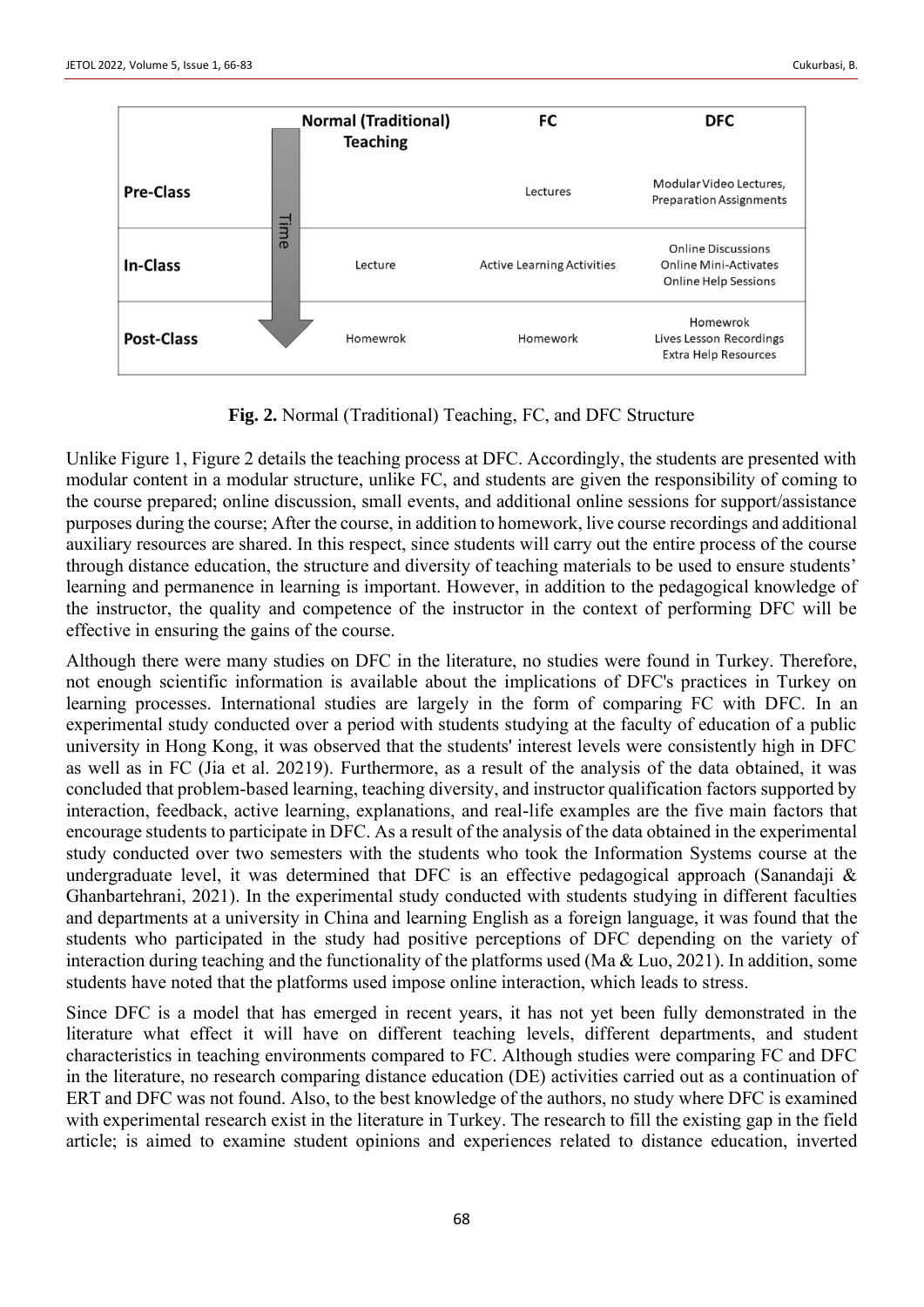classroom, remotely inverted classroom, and face-to-face learning activities carried out over some time. For this purpose, the following questions were sought:

- 1. According to the experiences of the students during a fall semester:
	- a. What are his views on the courses held with FC?
	- b. What are his views on the courses held with DFC?
	- c. What are the comparative views of students towards FC and DFC?
	- d. What are their views on the teaching materials used in the courses (pre-course video, live course recording, and documents)?
	- e. What are their opinions on the assignments and practices performed?

Due to the Covid-19 pandemic, the teaching activities carried out in higher education started with the academic year 2021-2022. Therefore, it is not yet known exactly what the learning outcome potential and learning experiences are as a result of the teaching activities applied. However, the fact that students take together teaching models such as distance education, face-to-face education, and FC in the same process also stands out as an issue that should be examined in terms of student experiences. In particular, the examination of the experiences and opinions of the students who leave their normal lives and transition to a different environment such as dormitories, houses and similar and in some cases have to share the same environment with different students has the potential to have a positive effect in achieving learning goals in the courses. On the other hand, for instructors who perform face-to-face and distance training in the current process, this research will be informative and will serve as an auxiliary resource in determining the teaching models that instructors will use in their courses.

# **2. Methodology**

In the study, students' opinions were examined based on their experience in courses taken in the form of FC, DFC, DE, and face-to-face normal teaching (FF) over the same period. This situation, which was examined, emerged as a question based on the own experience of the researcher. The answer to this question needs to be described and examined in depth. For this reason, a case study based on qualitative research methods in the research was conducted (Merriam, 2009).

# *2.1. Participants*

Participants were selected based on purposeful sampling method to help best demonstrate the purpose of the research (Creswell, 2013). Students enrolled in the computer programming associate program at the vocational school of technical sciences, which is affiliated to a public university where the researcher gave four different courses as an instructor, formed the participants. Among the 52 students enrolled in the program, there were 47 students who took the courses and were not absent. 42 students participated voluntarily in the data collection process. Of the 42 students, 7 were women and 35 were men; the average age was 18.43. All students studied in the first grade and took the courses for the first time. Thirty-seven participants stated that they had no previous distance learning experience. 5 participants stated that they had the experience of distance education during high school.

Participants stated that they were connected to the courses carried out by distance education with a smartphone or a computer since the start of the lessons. 5 students who do not have a computer personally stated that they follow the courses from the library.

## *2.2. Procedure*

In the fall semester of the 2021-2022 academic year, when the research question is not yet clear, Information Technologies (IT) and Graphics and Animation (GA) courses are planned by the researcher to be carried out with FC and Computer Hardware (CH) and Desktop Publishing (DP) courses with DFC in the first year of the computer programming associate program. In the process, the question of what situation can arise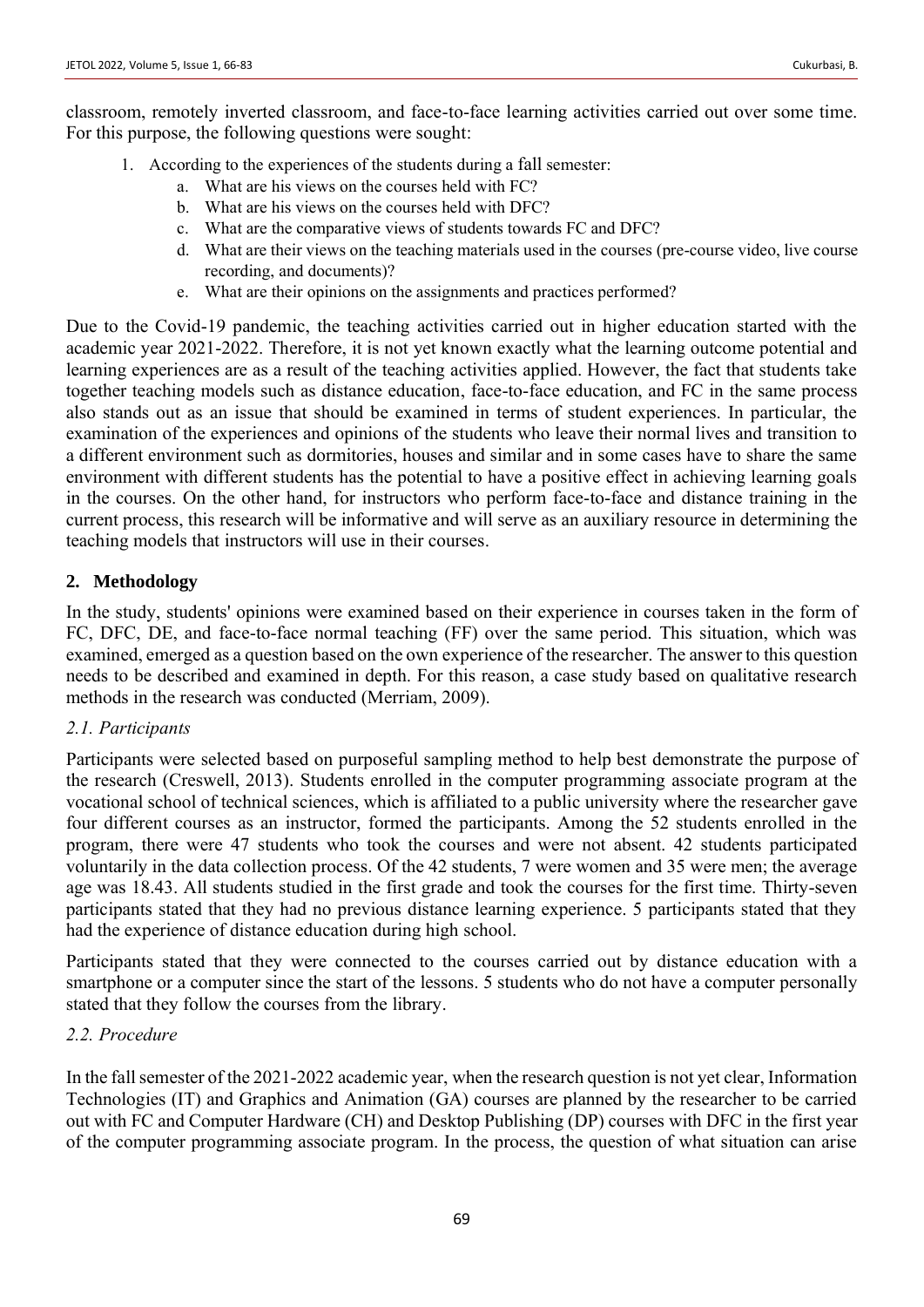when direct FF instead of FC and DFC are taught directly in the form of ERT. Since the use of different learning activities together due to the epidemic process is still a new process, a clear answer to the question sought as a result of the field summer scans was not obtained. Therefore, this study was planned by the researcher and applied to Manisa Celal Bayar University Social and Human Sciences Scientific Research and Publication Ethics Committee. This research was deemed ethically appropriate at the meeting of the ethics committee dated 20.12.2021 and numbered 2021-12. In this process, FC and DFC applications were removed in the weeks after the midterm exam and FF and DE courses were carried out. At the end of the semester, before the final exam week started, the online form was sent to the students and they were asked to contribute voluntarily. Of the 47 students, 42 filled out the form and formed the participants of the study. Information on all processes and how the lessons take place is given in Figure 3.

|                                                                        |                                                                          |                                                                                                                                                                                                                                                                                                                                                                                                                                                                                                                                                                                                                                                                                                                                                | <b>First Seven Weeks</b>                                                                                                                                                                                                                                                                                                                                                                                                                                                                                                                                                                                                                                                                                   |                                                                                                                                                                                                                                            | <b>Last Seven Weeks</b>                                                                                                                                                                |         |       |
|------------------------------------------------------------------------|--------------------------------------------------------------------------|------------------------------------------------------------------------------------------------------------------------------------------------------------------------------------------------------------------------------------------------------------------------------------------------------------------------------------------------------------------------------------------------------------------------------------------------------------------------------------------------------------------------------------------------------------------------------------------------------------------------------------------------------------------------------------------------------------------------------------------------|------------------------------------------------------------------------------------------------------------------------------------------------------------------------------------------------------------------------------------------------------------------------------------------------------------------------------------------------------------------------------------------------------------------------------------------------------------------------------------------------------------------------------------------------------------------------------------------------------------------------------------------------------------------------------------------------------------|--------------------------------------------------------------------------------------------------------------------------------------------------------------------------------------------------------------------------------------------|----------------------------------------------------------------------------------------------------------------------------------------------------------------------------------------|---------|-------|
| Lessons<br>Face<br>9<br>Face                                           | Graphicsand<br><b>Courses</b><br>Information Technologies &<br>Animation |                                                                                                                                                                                                                                                                                                                                                                                                                                                                                                                                                                                                                                                                                                                                                | Based on Flipped Classroom Model<br>Used Google Classroom and Telegram Group<br>Video(s) and document(s) sharing was done a week before<br>the lesson<br>31 videos and 6 documents were shared for pre-lesson study<br>$\bullet$<br>in Information Technologies Class. The average duration of<br>the videos was calculated as 9.41 minutes. 8 homework<br>assignments were given.<br>14 videos and 4 documents were shared for pre-lesson work<br>in the Graphics and Animation Class. The average duration of<br>the videos was calculated as 20.92 minutes. 4 homework<br>assignments were given.<br>In the face-to-face lessons, applications related to the<br>subject were made in the computer lab. | Exams                                                                                                                                                                                                                                      | Face to Face in Computer Lab.<br>Used Telegram Group<br>Lecturing and applications were carried out face-to-face in<br>the computer lab.<br>An extra document, video, etc. not shared. | Process | Exams |
| Computer Hardware & Desktop Publishing<br>Lessons<br>Courses<br>Online | ٠                                                                        | Based on Distance Flipped Classroom Model<br>Used Office 365 Teams and Telegram Group<br>Video and document sharing was done a week before the<br>lesson.<br>7 Videos and 7 Documents Shared for each lesson.<br>Average video duration, 19.57 Minutes for Computer<br>Hardware Lesson, 22.9 Minutes for Desktop Publishing Class<br>Live lesson recordings were also shared after each live<br>lesson<br>Discussion, problem solving, and question-answer activities<br>were held in Computer Hardware live lessons. 2 homework<br>assignments were given.<br>Digital product development (magazine, poster, brochure,<br>etc.) was carried out with application software in Desktop<br>Publishing Course. 5 homework assignments were given. | Midterm                                                                                                                                                                                                                                                                                                                                                                                                                                                                                                                                                                                                                                                                                                    | Only Live lessons<br>٠<br>Used Office 365 Teams and Telegram Group<br>Lectures and practices were carried out as live lessons<br>with Office 365 Teams.<br>Live lesson recordings and documents were also shared after<br>each live lesson | Collection<br>Data                                                                                                                                                                     | Final   |       |

**Fig. 3.** Research Process

# *2.3. Data Collecting Tools*

As data collection tool, an "Opinion Questionnaire" consisting of a total of 18 items, open-ended, multiplechoice, and Likert-type, prepared by the researcher as a result of literature review, was used. The opinion survey includes demographics, FF vs. FC, FC vs. DFC, DE vs. DFC, videos, homework, and implementations categories. The 7 items in the 15-point form are Likert-types and there are a total of 39 expressions in these articles. Since there was no improved data collection tool for the research in the field article, a new tool was prepared.

After the opinion survey was prepared, it was first examined by a scientist who is an expert in Turkish education and necessary arrangements were made in terms of language. Secondly, the questionnaire form was examined by 3 scientists who are experts in the Computer Education and Instructional Technologies (CEIT) field and expert opinion was taken. In line with expert opinions, necessary arrangements have been made in the form. The opinion survey was then applied to 10 CEIT graduates and teachers for trial and control purposes. As a result of the questions and suggestions from 10 people, the opinion survey was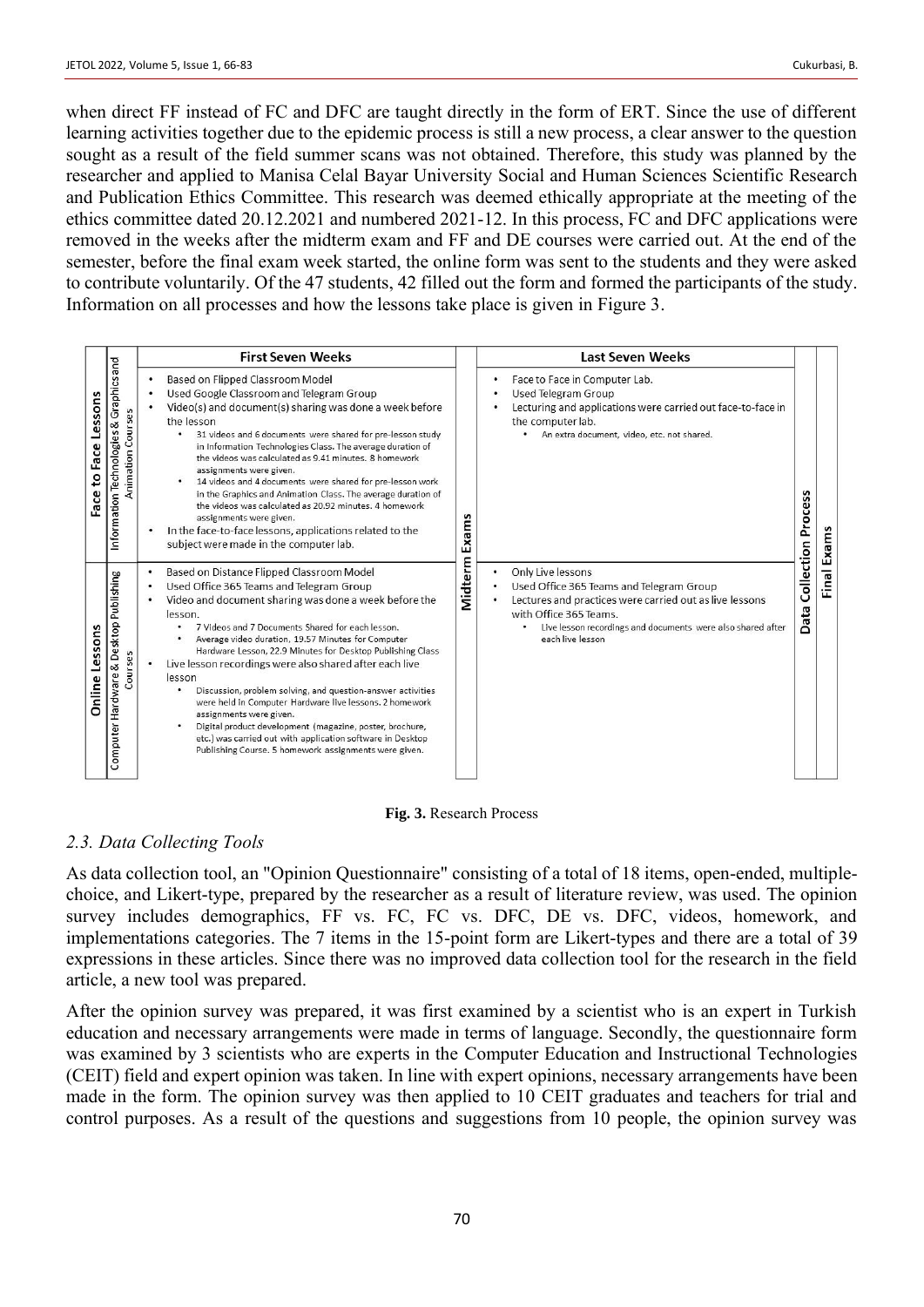revised, and the final survey was formed. The opinion survey was made into an online form using the Google Forms tool and applied to students.

# *2.4. Data Analysis*

The analysis of the data was carried out in two stages. In the first stage, open-ended items and Likert-type items were analyzed separately. Answers to open-ended questions are analyzed with content analysis; put into categories using codes and themes. The responses to Likert-type items were made by descriptive statistics and tabled with frequency information. In the second stage, the findings of Likert-type items were interpreted by comparing the aspects given to open-ended items. Some findings include frequency (f), and others include the number of participants (N).

# *2.5. Validity and Reliability*

The researcher participated as a lecturer in all of the courses carried out within the scope of the research. Participants in the research were selected voluntarily and answered all questions in the data collection tool. In addition to collecting data with Likert-type items, data collection was carried out with open-ended substances to obtain more detailed information. During the analysis phase of the data, findings were created impartially without adding any interpretations. Content analysis was carried out separately by researchers and two scientists who are experts in the CEIT and have knowledge of the research process. Percentage agreement was calculated by comparing the results of the analysis. For the percentage agreement, Cohen's Kappa values (Cohen, 1960) were calculated. The values were calculated as  $K=0.82$ .

# *2.6. Findings*

Participants were asked to mark the most appropriate expression that could come to the gaps in the following statements, considering the lessons carried out with FC. Descriptive information about the responses given is provided in Table 1.

## **Table 1.**

| Descriptive Analysis of Views on FC |
|-------------------------------------|
|-------------------------------------|

|                                                                                                     | Weekly shared course materials (video and others) and activities (homework and practices) were<br>in my |                                                                                                          |         |           |                |  |  |
|-----------------------------------------------------------------------------------------------------|---------------------------------------------------------------------------------------------------------|----------------------------------------------------------------------------------------------------------|---------|-----------|----------------|--|--|
| learning.                                                                                           |                                                                                                         |                                                                                                          |         |           |                |  |  |
|                                                                                                     | Very Ineffective                                                                                        | Ineffective                                                                                              | Neutral | Effective | Very Effective |  |  |
| N                                                                                                   |                                                                                                         |                                                                                                          |         | 18        | 21             |  |  |
| The weekly announcements and notifications were in my learning.                                     |                                                                                                         |                                                                                                          |         |           |                |  |  |
|                                                                                                     | Very Ineffective                                                                                        | Ineffective                                                                                              | Neutral | Effective | Very Effective |  |  |
| N                                                                                                   | 0                                                                                                       | $\Omega$                                                                                                 | 5.      | 15        | 22             |  |  |
|                                                                                                     |                                                                                                         | Studying the shared videos and coming to the lesson prepared and making applications in the lesson was   |         |           | <sub>1n</sub>  |  |  |
|                                                                                                     | my learning.                                                                                            |                                                                                                          |         |           |                |  |  |
|                                                                                                     | Very Ineffective                                                                                        | Ineffective                                                                                              | Neutral | Effective | Very Effective |  |  |
| N                                                                                                   |                                                                                                         |                                                                                                          |         | 13        | 28             |  |  |
|                                                                                                     |                                                                                                         | Without FC, without sharing lecture videos, if only lectures were made in the lab., I would have learned |         |           |                |  |  |
|                                                                                                     | Very Ineffective                                                                                        | Ineffective                                                                                              | Neutral | Effective | Very Effective |  |  |
| N                                                                                                   |                                                                                                         | 16                                                                                                       | 13      | 2         |                |  |  |
| After studying the pre-class videos, face-to-face applications in the lab became<br>in my learning. |                                                                                                         |                                                                                                          |         |           |                |  |  |
|                                                                                                     | Very Ineffective                                                                                        | Ineffective                                                                                              | Neutral | Effective | Very Effective |  |  |
| N                                                                                                   |                                                                                                         | $\theta$                                                                                                 |         | 14        | 26             |  |  |

When the information provided in Table 1 is examined, it is seen that the opinion that FC applications are effective in the learning process of students. In the weeks of FC application, the number of students who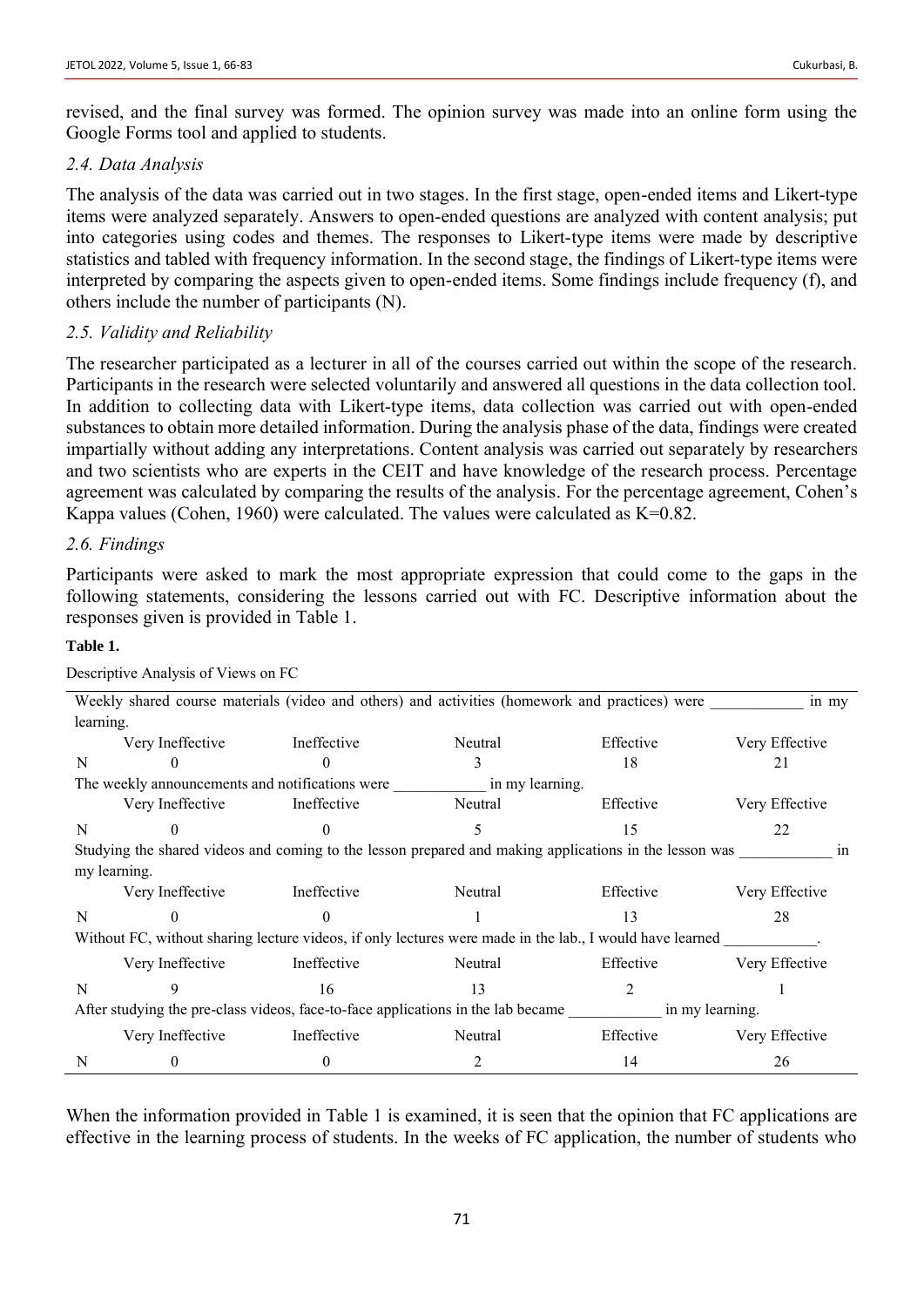expressed a neutral opinion regarding the effectiveness of teaching directly in the form of FF without FC application is 13. It is foreseen that this is because the students are still in the first semester of the first year and they cannot make any predictions due to the lack of a course period they have taken in the form of FF during their university lives. In addition, participants were asked to mark the most appropriate expression that may come into the gaps by comparing FC (before midterm) and FF (after midterm exam) practices in the courses. The description of the responses given is presented in Table 2.

## **Table 2.**

#### FC-FF Comparison

| Expressions                          | FC Was More Effective | FF Was More Effective |
|--------------------------------------|-----------------------|-----------------------|
|                                      | (N)                   | (N)                   |
| in my learning                       | 40                    |                       |
| in practicing                        | 40                    |                       |
| in in communicating with the teacher | 30                    | 12                    |
| in repeating the lesson              | 39                    |                       |
| in my success                        | 40                    |                       |
| For me                               | 40                    |                       |

Compared to FC vs. FF, students were largely found to parallel to the findings of Table 1, indicating that FC was more effective. Only, there was no common opinion from the students regarding the process of communicating with the instructor. This may have been caused by the process of communicating with the instructor in the pre-class and post-class process in the FC environment and verbally in the FF environment. On the other hand, they may have considered this situation as FF because they can ask face-to-face questions in in-class at FC. The students for the FC-FF comparison have also been consulted in writing and the findings of these opinions are given in Table 3.

## **Table 3.**

Thematic Display of Opinions on FC-FF Comparison

| Theme       | <b>Sub-Theme</b>                   | Code                                                | $f_{FC}$ | $f_{FF}$ |
|-------------|------------------------------------|-----------------------------------------------------|----------|----------|
|             |                                    | Preparing for the lesson                            | 28       |          |
|             | <b>Lesson Preparation</b>          | Possibility to do extra research/practice           |          |          |
|             |                                    | Self-regulation                                     | 6        |          |
| Pre-Class   | Ability to work at individual pace |                                                     | 24       |          |
|             | Videos                             | More suitable for person with special needs         | 2        |          |
|             |                                    | More detailed learning                              | 5        |          |
|             |                                    | Focus on the lesson                                 | 3        |          |
|             | Implications                       | Opportunity to practice more in the lesson          | 20       |          |
|             |                                    | Practicing knowing what you are doing in the lesson | 10       |          |
| In-Class    |                                    | <b>Engagement of learning</b>                       | 15       |          |
|             | Learning                           | Facilitator of Learning                             | 13       |          |
|             |                                    | Persistence of learning                             | 9        |          |
|             | General                            | More stressed                                       |          | 4        |
| Limitations | FF                                 | Unprepared for class                                |          | 9        |
|             | FC                                 | Video Adaptation problem-not being able to focus    |          |          |
|             |                                    | Inability to find time to watch videos              |          |          |
|             |                                    | More effective/efficient                            | 32       | 3        |
| General     |                                    | Both equally effective                              |          | 7        |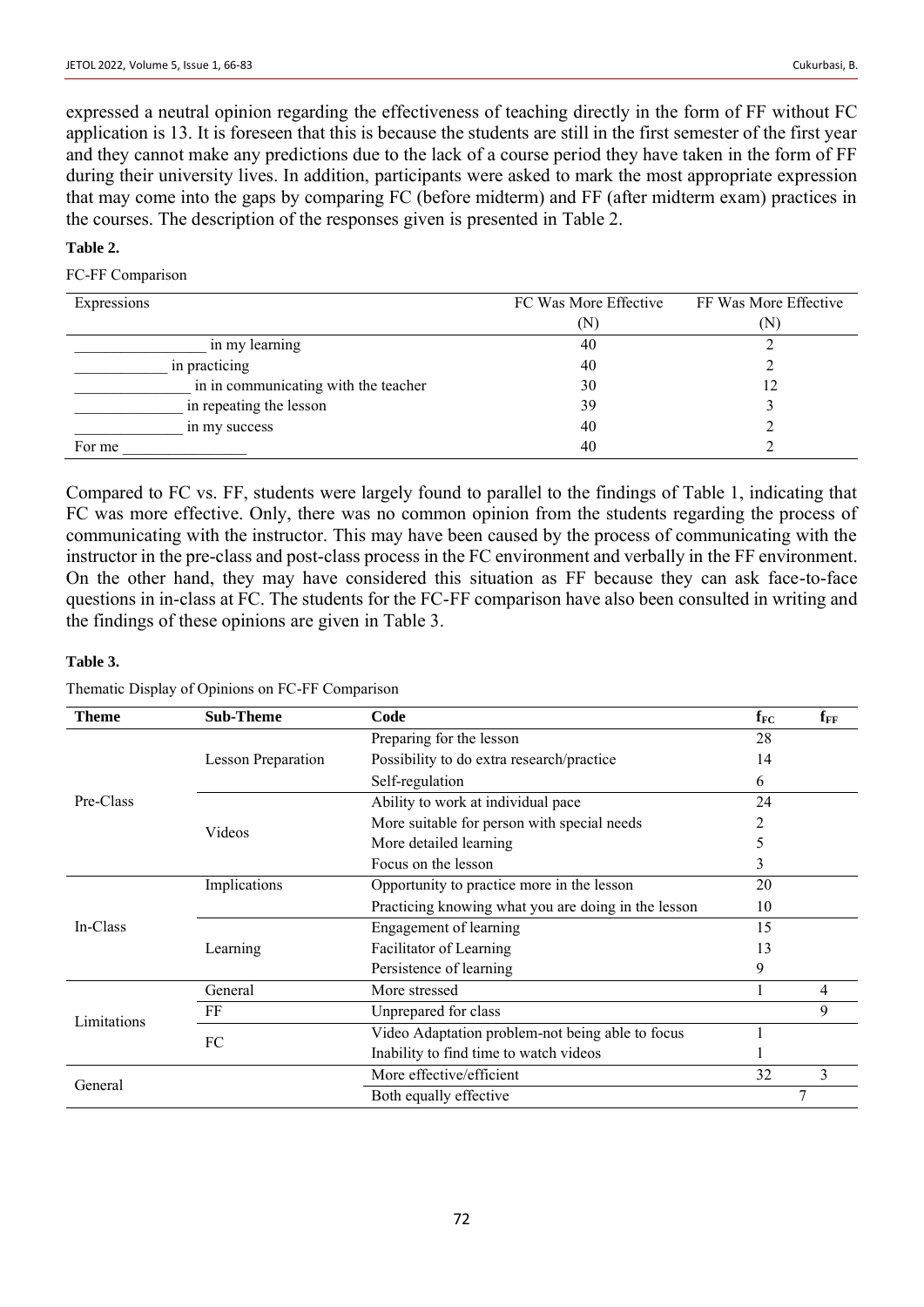Table 3 shows that FC's views are particularly positive in the way students come to class prepared. However, most of the students stated that they learned better because they could work as they wished individually to the videos given to them to work before the lesson. When they came to the course prepared, they stated that they reinforced the subject they worked on better before the lesson and that what they learned was more permanent because more applications could be made in the course. On the other hand, only three students stated that they did not have time to watch the videos or focus on the videos because they worked out-of-school hours. For courses held without FC, some students considered this process a waste of time because there were fewer applications in the course than there was a lecture. At the beginning of the semester, the course plan with the information about the courses to be explained, the applications to be made and the assignments to be given for all the courses to be given every week during the semester was shared with the students. Therefore, the student has the opportunity to learn about the learning activities to be carried out in the relevant week by looking at the course plan and conducting research before the course if they wish. Despite this situation, some students stated that they came unprepared for the lesson because they did not know what to do that week at FF and there were no pre-class videos. The statements quoted from students are as follows:

*"... The fact that we came to the lesson mentally and informationally prepared before the midterm exam was more effective in focusing and adapting to the lesson." (PM3)*

*"The coursework before the midterm exam was somewhat better. Because we were watching the videos and there was a short narration in the laboratory. Afterwards, with the application, the subjects were consolidated better." (PM4)*

*"The semester before the midterm exam was more productive for me. Learning the basics at school was a waste of time. Instead, it was more effective to learn the basics quickly at home, practice in class and ask questions." (PM5)*

*"Pre-class videos are very useful in quickly repeating the places we did not fully understand and forgot in the lessons. I also prefer FC in practice because I am more available to reach different sources and repeat the subject." (PM6)*

*"It was more effective before the midterm exam. It was an opportunity to practice both theory and practice. I had the opportunity to work on the subject requested from me for as long as I wanted... Along with the subject, I could learn other relevant information on the internet. When I encountered a problem, I would ask the teacher during the lesson and learn the subject well." (PM7)*

*"It was more effective for me to teach the lesson directly in the laboratory and then practice it. Because I couldn't focus on the videos." (PM11)*

*"Because practice is important for these courses, the courses before the midterm exam were better. Watching pre-class videos and practicing again and again helped me adapt easily when we came to the lesson. I was practicing knowing what I was doing in the lesson. It was a positive process in every way." (PW2)*

Participants were asked to mark the most appropriate expression that could come to the gaps in the following statements, considering the courses carried out with DFC. The description of the responses is given in Table 4.

#### **Table 4.**

Descriptive Analysis of Views on DFC

|                                                                    | Weekly shared course materials (video and others) and activities (homework and practices) were<br>in my |             |         |           |                |  |  |
|--------------------------------------------------------------------|---------------------------------------------------------------------------------------------------------|-------------|---------|-----------|----------------|--|--|
|                                                                    | learning.                                                                                               |             |         |           |                |  |  |
|                                                                    | Very Ineffective                                                                                        | Ineffective | Neutral | Effective | Very Effective |  |  |
| N                                                                  |                                                                                                         |             |         |           |                |  |  |
| The weekly announcements and notifications were<br>in my learning. |                                                                                                         |             |         |           |                |  |  |
|                                                                    | Very Ineffective                                                                                        | Ineffective | Neutral | Effective | Very Effective |  |  |
| N                                                                  |                                                                                                         |             |         |           | 16             |  |  |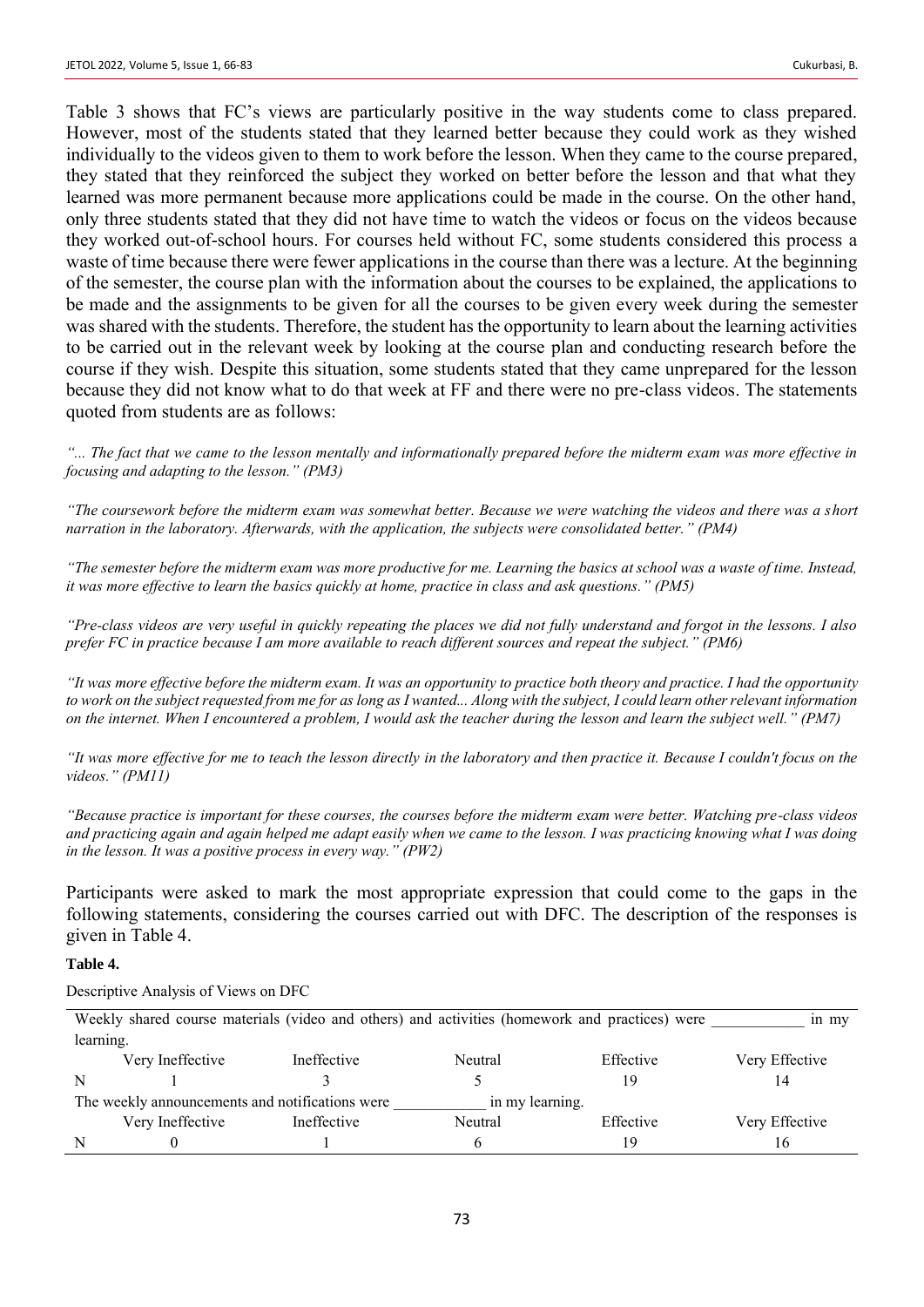|        | Studying the shared videos and coming to the lesson prepared and making applications in the lesson was<br>1n |                                                                                |         |                 |                                    |  |
|--------|--------------------------------------------------------------------------------------------------------------|--------------------------------------------------------------------------------|---------|-----------------|------------------------------------|--|
|        | my learning.                                                                                                 |                                                                                |         |                 |                                    |  |
|        | Very Ineffective                                                                                             | Ineffective                                                                    | Neutral | Effective       | Very Effective                     |  |
| N      |                                                                                                              |                                                                                |         | 17              | 19                                 |  |
|        |                                                                                                              | Before the lesson, if the lecture videos were not shared, I would have learned |         |                 | if there had been only live class. |  |
|        | Very Ineffective                                                                                             | Ineffective                                                                    | Neutral | Effective       | Very Effective                     |  |
| N      | 10                                                                                                           | $\perp$                                                                        | 10      |                 |                                    |  |
|        |                                                                                                              | After studying the pre-class videos, applications in the live class became     |         | in my learning. |                                    |  |
|        | Very Ineffective                                                                                             | Ineffective                                                                    | Neutral | Effective       | Very Effective                     |  |
| N      |                                                                                                              |                                                                                |         | 21              |                                    |  |
| It was | when I learned the live lesson recordings shared after the live class.                                       |                                                                                |         |                 |                                    |  |
|        | Very Ineffective                                                                                             | Ineffective                                                                    | Neutral | Effective       | Very Effective                     |  |
| N      |                                                                                                              |                                                                                |         |                 |                                    |  |

Similar to the FC-related findings given in Table 4, it is seen that for DFC, students are largely influential in learning DFC. Unlike FC, it was found that the number of students who had the view that learning would be more effective by performing courses directly with ERT without DFC was higher ( $N_{DFC}=12$ ) than FC  $(N_{\text{FC}}=3)$ . This may be due to the fact that all learning activities in DFC are carried out through distance education, so students want to have a completely live lesson for these lessons carried out remotely, or because they do not want to work on pre-lesson videos because live lesson recordings are already available. On the other hand, similar to the prediction for the neutral 13 among FC findings (Table 1), it is thought that students cannot make a choice by comparing DFC with DE because they have no direct distance education experience in their university life, and 10 students are in the neutral condition. In addition to Table 4, participants were asked to mark the most appropriate expression that could come into the spaces by comparing DFC and DE applications. The description of the responses given is given in Table 5.

#### **Table 5.**

#### DFC-DE Comparison

| <b>Expressions</b>                   | DFC Was More Effective DE Was More Effective |     |
|--------------------------------------|----------------------------------------------|-----|
|                                      | (N)                                          | (N) |
| in my learning                       | 31                                           |     |
| in practicing                        | 30                                           | 12  |
| in in communicating with the teacher | 26                                           | 16  |
| in repeating the lesson              | 34                                           | 8   |
| in my success                        | 29                                           | 12  |
| For me                               | 31                                           |     |

When DFC and DE were compared, in parallel with the findings in the FC-FF comparison, it was found that students mostly stated that DFC was more effective. In addition, the opinion that DFC is more effective in communicating with the instructor has become prominent. Although the same Teams application is used for DFC and DE, the fact that time management is more flexible in the in-class phase of DFC than in DE may have been effective in the emergence of this finding. When Table 2 and Table 5 are compared, students find FC more effective. The fact that the pre-class and in-class processes of FC are carried out in different environments, and in DFC, these two processes are carried out remotely / in the same environment may have revealed this effect. Parallel to the information in Table 5, written opinions were obtained from the students, and the findings regarding these opinions are given in Table 6.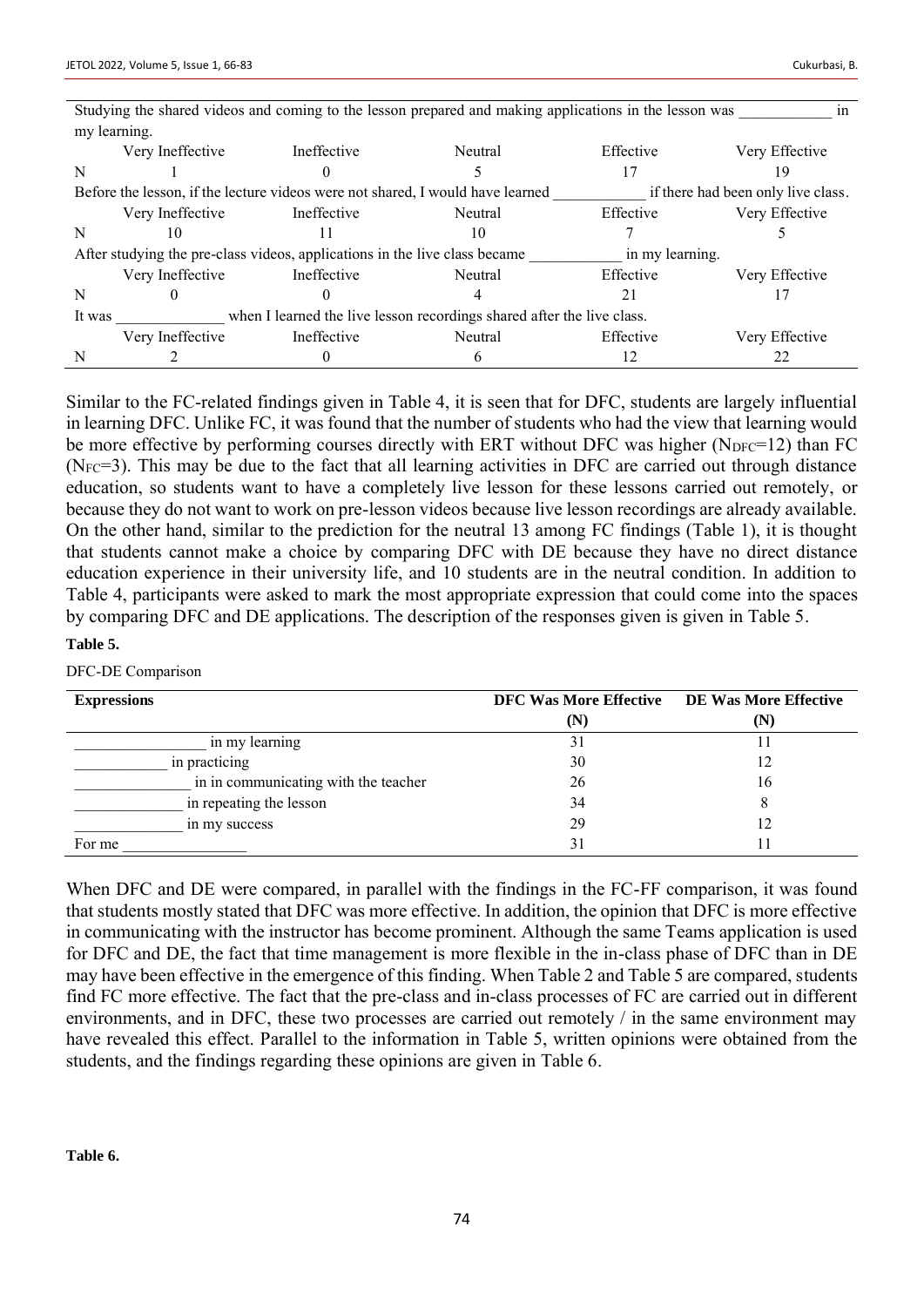| Theme       | <b>Sub-Theme</b>           | Code                                              | $f_{\rm DFC}$ | $f_{DE}$       |
|-------------|----------------------------|---------------------------------------------------|---------------|----------------|
|             | <b>Lesson Preparation</b>  | Opportunity to repeat                             | 10            | 2              |
|             |                            | Opportunity to pause, rewind videos               | 8             |                |
| Pre-Class   |                            | Preparing for the lesson                          | 15            |                |
|             | Videos                     | More beneficial                                   |               |                |
|             |                            | Feeling more comfortable in class                 | 6             |                |
|             |                            | No time to ask questions in live class            |               | 4              |
|             | Without DFC                | More efficient                                    |               |                |
|             |                            | Having technical problems in the live class       |               |                |
| Live Course |                            | Inability to focus on the live lesson             |               |                |
|             | Implications               | Opportunity to spend more time on the application |               |                |
|             | Learning                   | Easier to learn the lesson                        |               |                |
|             |                            | Learning is simpler and faster                    | 3             |                |
| After Class | Video + Live Lesson Record | Persistent learning and reinforcement of learning |               |                |
|             | Live Lesson Record         | Problems with some records                        |               | 3              |
|             |                            | More effective/efficient                          | 19            | $\mathfrak{D}$ |
| General     |                            | Better for theoretical lesson                     |               |                |
|             |                            | Both equally effective                            |               |                |

#### Thematic Display of Opinions on DFC-DE Comparison

As with FC, the DFC created a view that videos shared before class are useful for participating in lessons prepared, studying at individual speed, and repeating as they wish. In addition to the video shared before the lesson, they stated that their work made their learning more permanent. On the other hand, it has been found that students who have problems in some live lessons due to some technical difficulties and students who want to study live course recording by not attending the course due to visual problems in some live course recordings have difficulty learning the relevant topics. Similar to FC, they stated that they learned better because more applications can be made in live lessons in DFC. The statements quoted from students are as follows:

*"... I think they're both the same in terms of my learning. But FC was better because we had the pre-class videos before the midterm and we could watch it again and learn whenever we wanted. It was good that he was in constant dialogue with our teacher after the midterm exam…." (PM12)*

*"The subject took a permanent place in my mind by working on videos and then doing live lessons." (PM32)*

*"The pre-class videos system was better, as more time could be devoted to the application." (PM25)*

*"I was able to learn the subject by working on videos and taking notes. However, as a result of shifting the focus during the lesson, taking notes etc. it's getting harder." (PW6)*

*"Learning is simpler and faster with pre-class videos. The live lessons are both long and the lecture is very divided with questions…" (PM31)*

*"The information becomes more difficult to understand as we miss some things in the live lesson. Therefore, I think it is more advantageous to watch pre-class videos." (PM2)*

Participants were asked to mark the most appropriate expression that could come to the gaps in the statements given in Table 7 by comparing FC with DFC. Descriptive information about the responses given is provided in Table 7.

**Table 7.**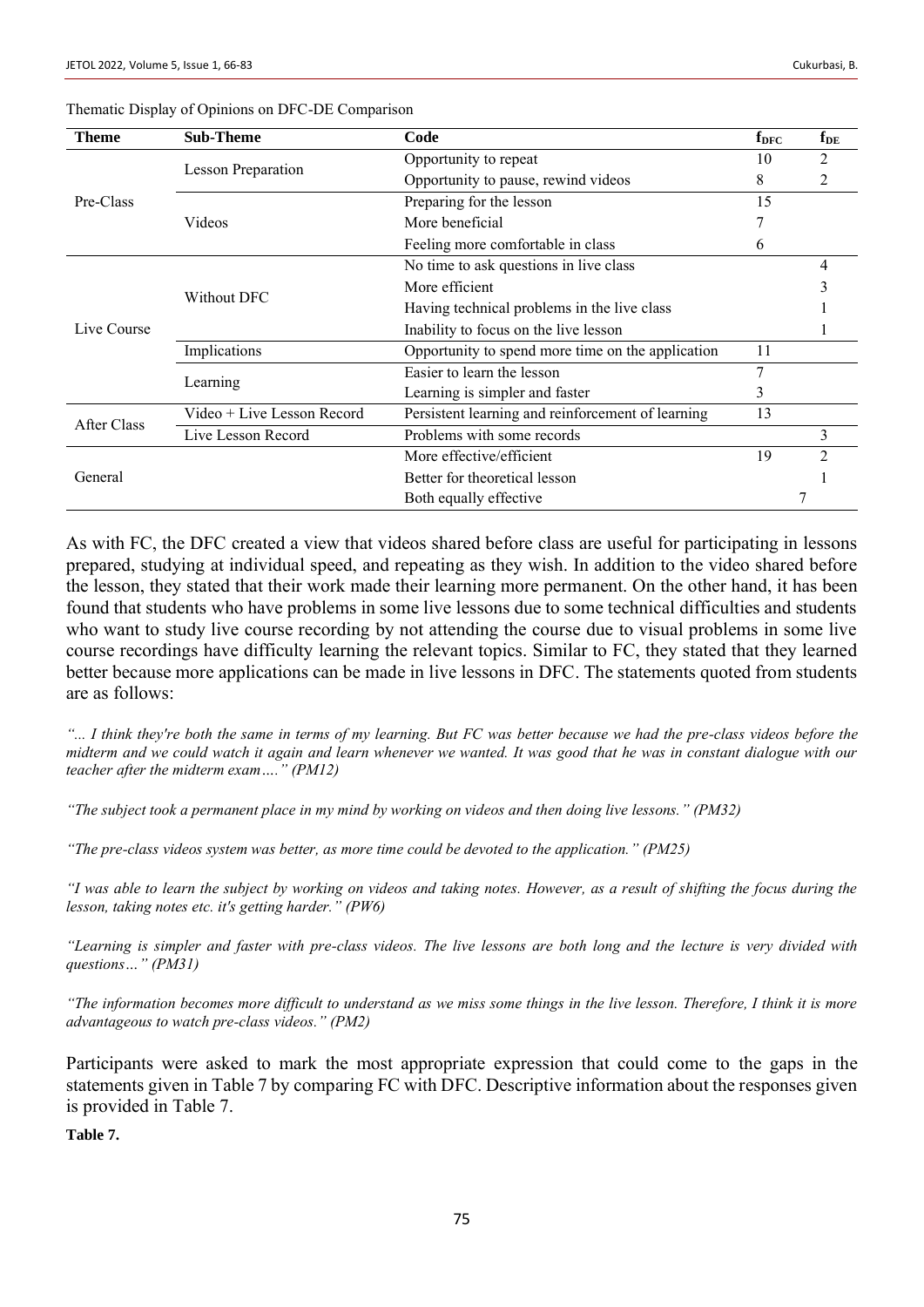#### FC-DFC Comparison

| <b>Expressions</b>                                    | DFC Was               | <b>FC Was More</b> | <b>Both were</b> | <b>Neither was</b> |
|-------------------------------------------------------|-----------------------|--------------------|------------------|--------------------|
|                                                       | <b>More Effective</b> | <b>Effective</b>   | effective        | effective          |
| Weekly shared course materials (video and others) and |                       |                    |                  |                    |
| activities (homework and practices) were              |                       | 25                 | 15               | 0                  |
| in my learning.                                       |                       |                    |                  |                    |
| The weekly announcements and notifications were       |                       | 25                 | 16               | 0                  |
| in my learning.                                       |                       |                    |                  |                    |
| Studying the shared videos and coming to the lesson   |                       |                    |                  |                    |
| prepared and making applications in the lesson was    |                       | 24                 | 16               | 0                  |
| in my learning.                                       |                       |                    |                  |                    |
| Without FC, without sharing lecture videos, if only   |                       |                    |                  |                    |
| lectures were made in the class, I would have learned | 2                     | 21                 | 19               | $\boldsymbol{0}$   |
|                                                       |                       |                    |                  |                    |

When Table 7 was examined, it was seen that the majority of the students expressed the opinion that FC was more effective as a result of the comparison of the students in terms of learning FC and DFC. Nearly half of the students stated that there is no obvious difference between FC and DFC in terms of effect; Both models were found to be effective. When the answers given to Table 7 of the participants who found FF in Table 2 and ERT given in Table 5 more effective, were examined, it was seen that these participants did not make a balanced choice. Most of these participants stated that they found FC more effective, and secondarily, they found both effective. In addition to Table 7, the content analysis results of the opinions received from the students in writing are given in Table 8.

#### **Table 8.**

|  | Thematic Display of Opinions on FC-DFC Comparison |  |
|--|---------------------------------------------------|--|
|  |                                                   |  |

| <b>Theme</b> | <b>Sub-Theme</b>                                     | Code                                            |    |
|--------------|------------------------------------------------------|-------------------------------------------------|----|
| General      | Videos                                               | Preparing for the lesson                        | 27 |
|              |                                                      | Feeling in control of the subject               | 14 |
|              | FC & DFC                                             | Both equal                                      | 10 |
|              | More effective/efficient<br>DFC.<br>More comfortable |                                                 | ∍  |
|              |                                                      |                                                 |    |
| Preference   |                                                      | More effective/efficient                        | 17 |
|              |                                                      | To make an application                          | 15 |
|              | FC                                                   | In terms of repeatability                       | 14 |
|              |                                                      | To come to class stress-free                    | 4  |
|              |                                                      | To instantly correct errors-missing information |    |

When Table 8 was examined, it was observed that the participants expressed opinions that may be consistent with Table 7. Participants stated that they were generally satisfied with the pre-class videos at FC and DFC and that it had a positive effect on their learning. However, the students have largely stated that FC is more effective and efficient, that the subject can be repeated in a face-to-face course environment, that more applications can be made, and that they are able to better correct their mistakes and deficiencies during the face-to-face course. The statements quoted from students are as follows:

*"FC was more effective in terms of implementation and repeatability." (PM25)*

*"FC training is better. At that moment, we can correct the places where we make mistakes / do not understand with immediate intervention. I usually skipped over the parts I didn't understand in online classes." (PW6)*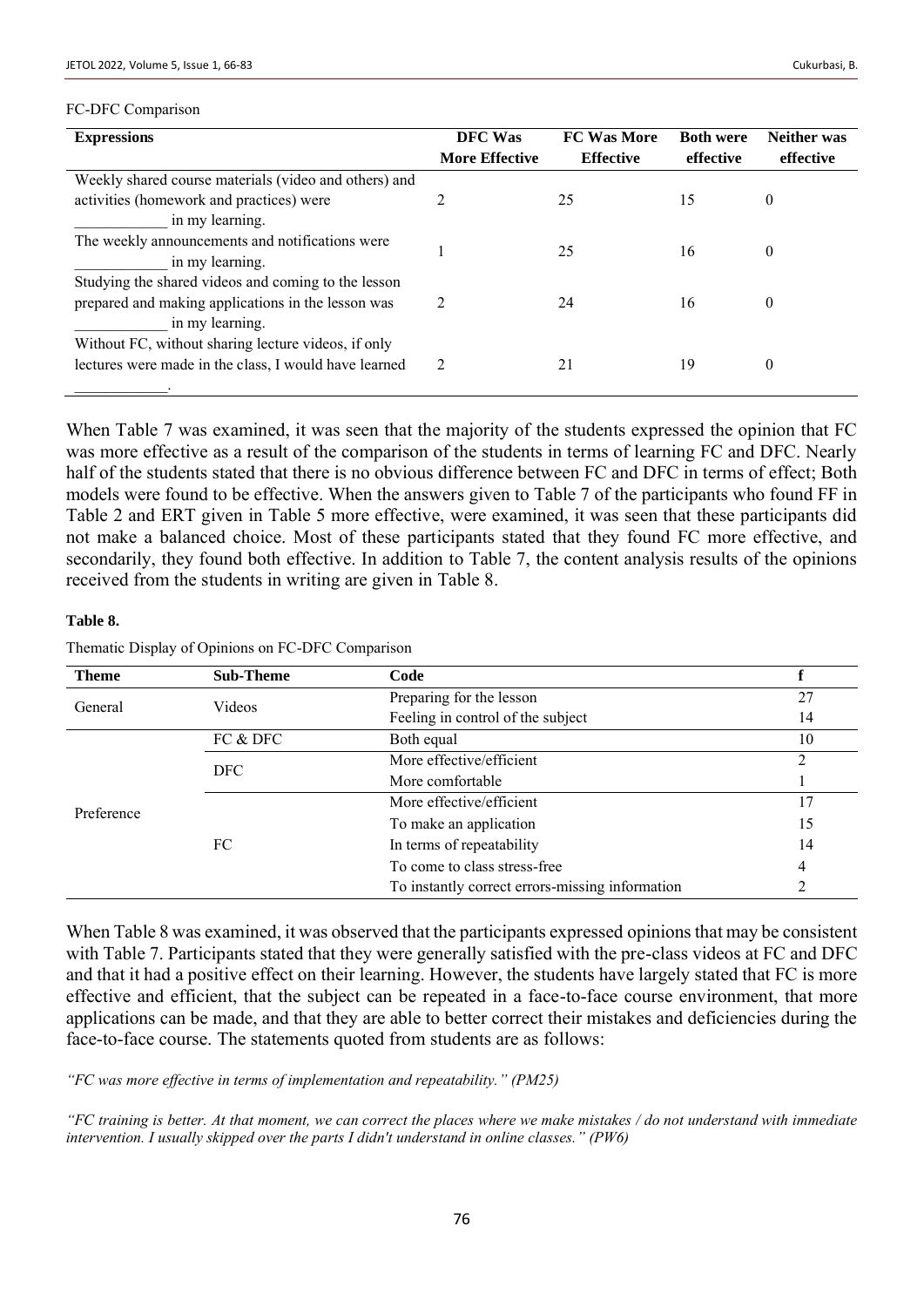*"It was better to do live lessons after pre-class videos and supplementary materials were shared." (PM32)*

*"…It was more effective when I listened and studied the videos you uploaded. At least I came to the lesson knowing the lesson and without stress.." (PW1)*

*"...There was not much difference for me. Both ways have been effective, I learned.." (PM8)*

*"The lesson made by sharing pre-class videos was more effective for me. We were able to have prior knowledge of the subject and watch it over and over again... Then it was more efficient to practice face-to-face" (PW5)*

Participants were asked to mark the most appropriate statement to fill in the blanks in Table 9 regarding the instructional materials used in the lessons in general. The description of the responses given is presented in Table 9.

## **Table 9.**

Descriptive Analysis Results of Instructional Materials Used in Lessons

|                                                                                                       | My learning of pre-class videos in DFC has                                                             |                                                       |                 |           |                |
|-------------------------------------------------------------------------------------------------------|--------------------------------------------------------------------------------------------------------|-------------------------------------------------------|-----------------|-----------|----------------|
|                                                                                                       | Very Ineffective                                                                                       | Ineffective                                           | Neutral         | Effective | Very Effective |
| N                                                                                                     |                                                                                                        |                                                       |                 | 20        | 22             |
|                                                                                                       | My learning of pre-class videos in FC has                                                              |                                                       |                 |           |                |
|                                                                                                       | Very Ineffective                                                                                       | Ineffective                                           | Neutral         | Effective | Very Effective |
| N                                                                                                     |                                                                                                        |                                                       |                 | 15        | 27             |
|                                                                                                       |                                                                                                        | Lesson recording videos created after live class were | in my learning. |           |                |
|                                                                                                       | Very Ineffective                                                                                       | Ineffective                                           | Neutral         | Effective | Very Effective |
| N                                                                                                     |                                                                                                        |                                                       |                 | 13        | 20             |
|                                                                                                       | In addition to pre-class videos in DFC, shared documents and similar resources were<br>in my learning. |                                                       |                 |           |                |
|                                                                                                       | Very Ineffective                                                                                       | Ineffective                                           | Neutral         | Effective | Very Effective |
| N                                                                                                     |                                                                                                        |                                                       |                 | 18        | 24             |
| In addition to pre-class videos in FC, shared documents and similar resources were<br>in my learning. |                                                                                                        |                                                       |                 |           |                |
|                                                                                                       | Very Ineffective                                                                                       | Ineffective                                           | Neutral         | Effective | Very Effective |
| N                                                                                                     |                                                                                                        |                                                       |                 | 13        | 29             |

As shown in Table 9, all participants stated that they found the pre-class videos and documents shared before the course effective. However, three participants stated that the live course recordings were ineffective, and two participants stated that they were neutral to the effect of these recordings. In addition to these findings, students were consulted in writing and implementation of the content analysis. As a result of the content analysis, it was discussed that the students only gave opinions about the videos (Table 10).

#### **Table 10.**

Descriptive Analysis Results of Instructional Materials Used in Lessons

| <b>Theme</b> | <b>Sub-Theme</b>                                                                                                                                                                                                        | Code                                         |    |
|--------------|-------------------------------------------------------------------------------------------------------------------------------------------------------------------------------------------------------------------------|----------------------------------------------|----|
|              | Very good for lesson preparation<br>Was more effective/efficient<br>Short duration<br>Pre-Class Videos<br>More professional<br>More memorable<br>Better for taking notes<br>Suitable for individuals with special needs |                                              | 22 |
|              |                                                                                                                                                                                                                         |                                              | 17 |
|              |                                                                                                                                                                                                                         |                                              | 9  |
|              |                                                                                                                                                                                                                         |                                              | 8  |
|              |                                                                                                                                                                                                                         |                                              |    |
| Videos       |                                                                                                                                                                                                                         |                                              | 4  |
|              |                                                                                                                                                                                                                         | 2                                            |    |
|              |                                                                                                                                                                                                                         | Having splits-distractions                   | 12 |
|              | Live Class Records                                                                                                                                                                                                      | Possible problems with live class recordings | 6  |
|              |                                                                                                                                                                                                                         | Long lecture time                            |    |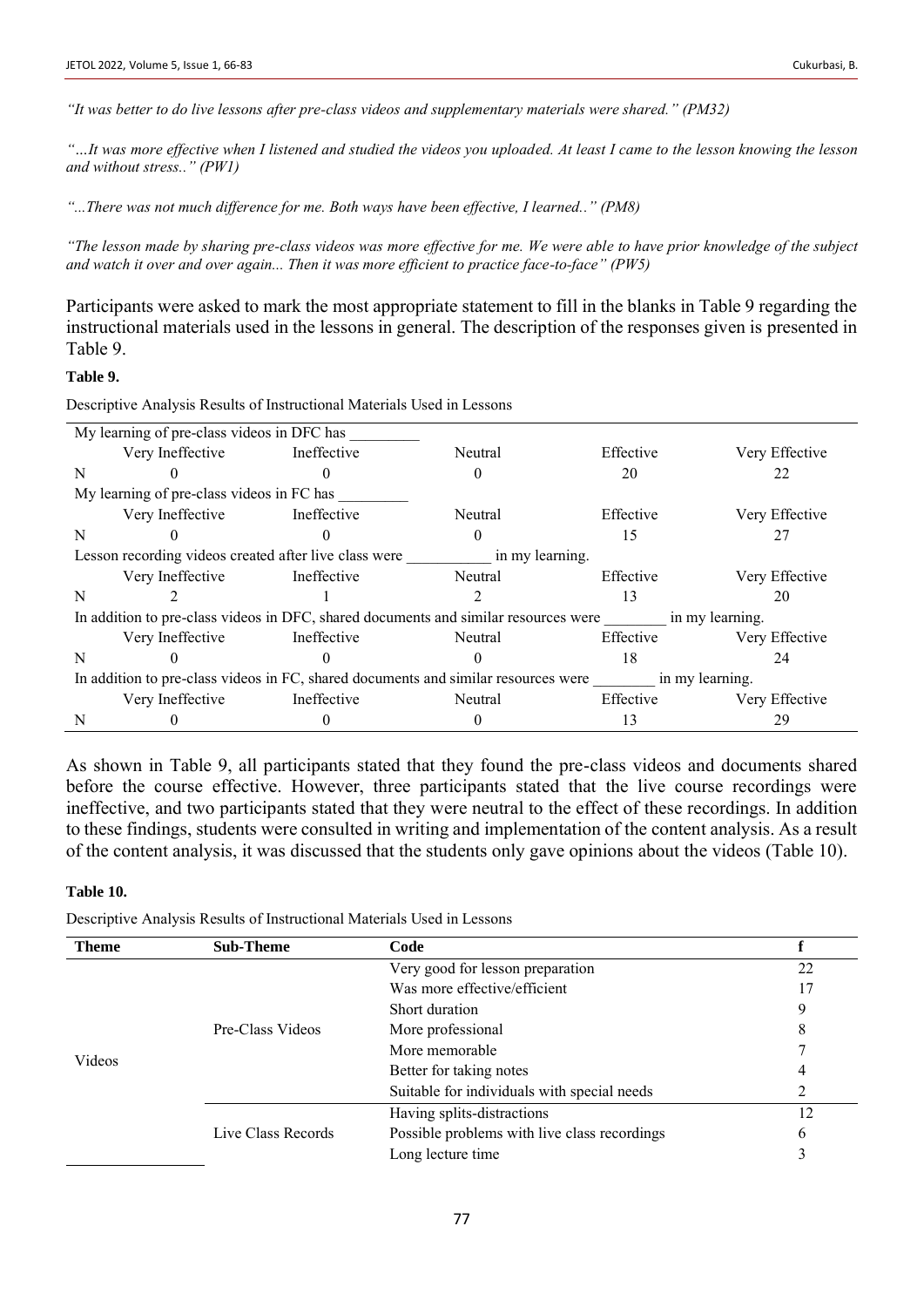|                      | Not required in DFC                       |   |
|----------------------|-------------------------------------------|---|
|                      | More efficient than taking notes in class |   |
| Pre-Class Videos and | Both must be for distance learning        |   |
| Live Class Records   | Both help to repeat the lesson            |   |
| Together             | There is no difference between the two    | 4 |

All participants expressed a positive opinion regarding the pre-class videos. It is stated that the videos are especially effective in coming to the lesson prepared and efficient in their learning. In addition, the fact that the videos are more professional recordings and have a short duration have been among the positive opinions that stand out. However, since DFC has pre-class videos and the duration of the videos is shorter than live course recordings, some of the participants stated that live course recording videos are unnecessary and pre-class videos are sufficient. On the other hand, the participants stated that there are situations where the course is divided according to the questions asked and they may be distracted because the subject narration time is extended because questions come from the students during the live lesson, and sometimes there are problems in displaying the content in the live course recordings, so they cannot get efficiency from some live course recordings. Some participants have the opinion that if distance education is going to be done, it should definitely be in the form of DFC. The statements quoted from students are as follows:

*"Pre-class videos are better to be shared. Re-working the live class recordings is not very productive." (PM1)*

*"The pre-class videos were better than the live class records. We didn't have to repeat the live class videos because we watched the pre-class videos before." (PW7)*

*"The pre-class videos were more effective because they were prepared more professionally." (PM15)*

*"Since the live class recordings are long duration, I can't watch it. However, 3 or 5 short pre-class videos taken before the lesson keep people's desire to watch at a normal level." (PW6)*

*"Working with pre-class videos is more efficient. Because there were visual problems in some of the lecture recording videos." (PW5)*

*"Pre-class videos were more effective. Because in live class records, there are divisions within the lesson. Some ask questions etc..." (PM9)*

*"Live class recordings are divided and no longer simple and understandable. A topic that can be explained in 10 minutes becomes 20 minutes or more in live class." (PM31)*

Participants were asked to mark the most appropriate expression for the gaps in the following statements regarding the assignments and practices given. The description of the responses given is given in Table 11.

#### **Table 11.**

Descriptive Analysis Results of Homework and Applications Used in Classes

| My learning of homework and applications used in class in DFC has                 |                  |                                                                  |         |           |                |
|-----------------------------------------------------------------------------------|------------------|------------------------------------------------------------------|---------|-----------|----------------|
|                                                                                   | Very Ineffective | Ineffective                                                      | Neutral | Effective | Very Effective |
| N                                                                                 |                  |                                                                  |         | 18        |                |
|                                                                                   |                  | My learning of homework and applications used in class in FC has |         |           |                |
|                                                                                   | Very Ineffective | Ineffective                                                      | Neutral | Effective | Very Effective |
| N                                                                                 |                  |                                                                  |         | 20        | 20             |
| The practice and question-answer activities in live class were<br>in my learning. |                  |                                                                  |         |           |                |
|                                                                                   | Very Ineffective | Ineffective                                                      | Neutral | Effective | Very Effective |
| N                                                                                 |                  |                                                                  |         | 15        | 14             |
| The practice and question-answer activities in lab. were<br>in my learning.       |                  |                                                                  |         |           |                |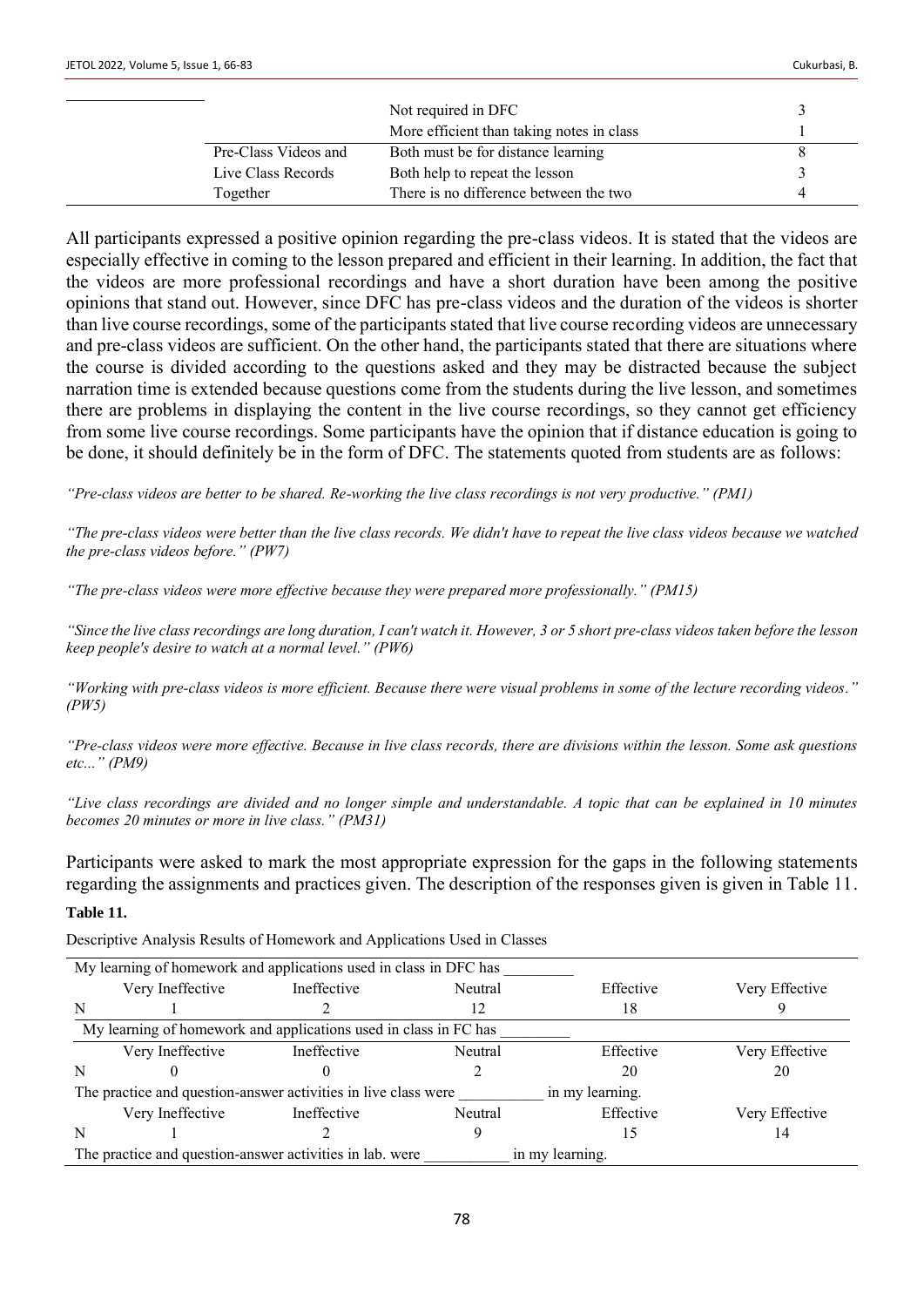As shown in Table 11, the majority of participants stated that were effective in learning about assignments and practices performed in the form of face-to-face. On the other hand, more than half of the participants said that it was effective in their learning, but there were a small number of participants who thought it was ineffective and remained more neutral than face-to-face. This difference has the potential to arise due to the fact that application and Q&A activities are carried out in a face-to-face environment at FC. However, the findings of the content analysis of the opinions received in writing are given in Table 12.

## **Table 12.**

Content Analysis Results Regarding Homework and Practices Performed in Classes

| <b>Theme</b>                                                                                                                                                                                                                                                          | <b>Sub-Theme</b> | Code                                   |    |
|-----------------------------------------------------------------------------------------------------------------------------------------------------------------------------------------------------------------------------------------------------------------------|------------------|----------------------------------------|----|
|                                                                                                                                                                                                                                                                       |                  | More effective                         | 23 |
| Better for getting support<br>Positive<br>Encouraging to learn<br>FC<br>More realistic<br>More serious<br>Negative<br>Less tiring and comfortable<br>Positive<br>More effective<br><b>DFC</b><br>Difficult to adapt<br>Negative<br>Doesn't seem to be taken seriously |                  | 10                                     |    |
|                                                                                                                                                                                                                                                                       |                  |                                        | 8  |
|                                                                                                                                                                                                                                                                       |                  |                                        |    |
|                                                                                                                                                                                                                                                                       |                  |                                        |    |
|                                                                                                                                                                                                                                                                       |                  | Falling behind due to individual speed |    |
|                                                                                                                                                                                                                                                                       |                  |                                        | 3  |
|                                                                                                                                                                                                                                                                       |                  |                                        |    |
|                                                                                                                                                                                                                                                                       |                  |                                        |    |
|                                                                                                                                                                                                                                                                       |                  |                                        |    |
| General                                                                                                                                                                                                                                                               |                  | Both are effective                     | 15 |

Participants expressed a largely positive opinion of FC regarding the assignments and practices carried out in the courses. There are more participants who think DFC is more effective than those who say that assignments and practices in FC and DFC are equally effective. In a more real and serious environment for FC, there are participants who say that carrying out assignments and practices has a positive effect on their learning, while DFC has participants who say that homework and practice are less tiring and comfortable. In DFC, it can be said that students are more comfortable than face-to-face work environments, especially since applications take place individually outside the classroom environment. Because in a face-to-face environment, the student must carry out the application simultaneously with his peers and follow the course flow. The same is true during the live lesson. However, since the student does not see the entire class simultaneously in the live lesson, the student is probably experiencing less stress to train the application. This may be affecting the student's less tiredness. On the other hand, since b is lagging behind its peers in face-to-face applications due to the difference in speed, the opinions that it is more effective to learn with live lessons and that it is difficult to adapt to applications in live lessons, and that studies are not taken seriously enough because everyone is connected remotely have also been included as few negative findings. The statements quoted from students are as follows:

*"Face-to-face assignments are easier to understand" (PM10)*

*"In the face-to-face applications, I was experiencing problems due to the time problem and the noise that occurred during the application in the classroom. However, the applications and homework in the live class are both from the bus commute times, etc. I was saving money and I could do the applications in a more optimal environment." (PM26)*

*"The applications made in face-to-face education were encouraging for us to learn, as well as the atmosphere and seriousness of the exam." (PM3)*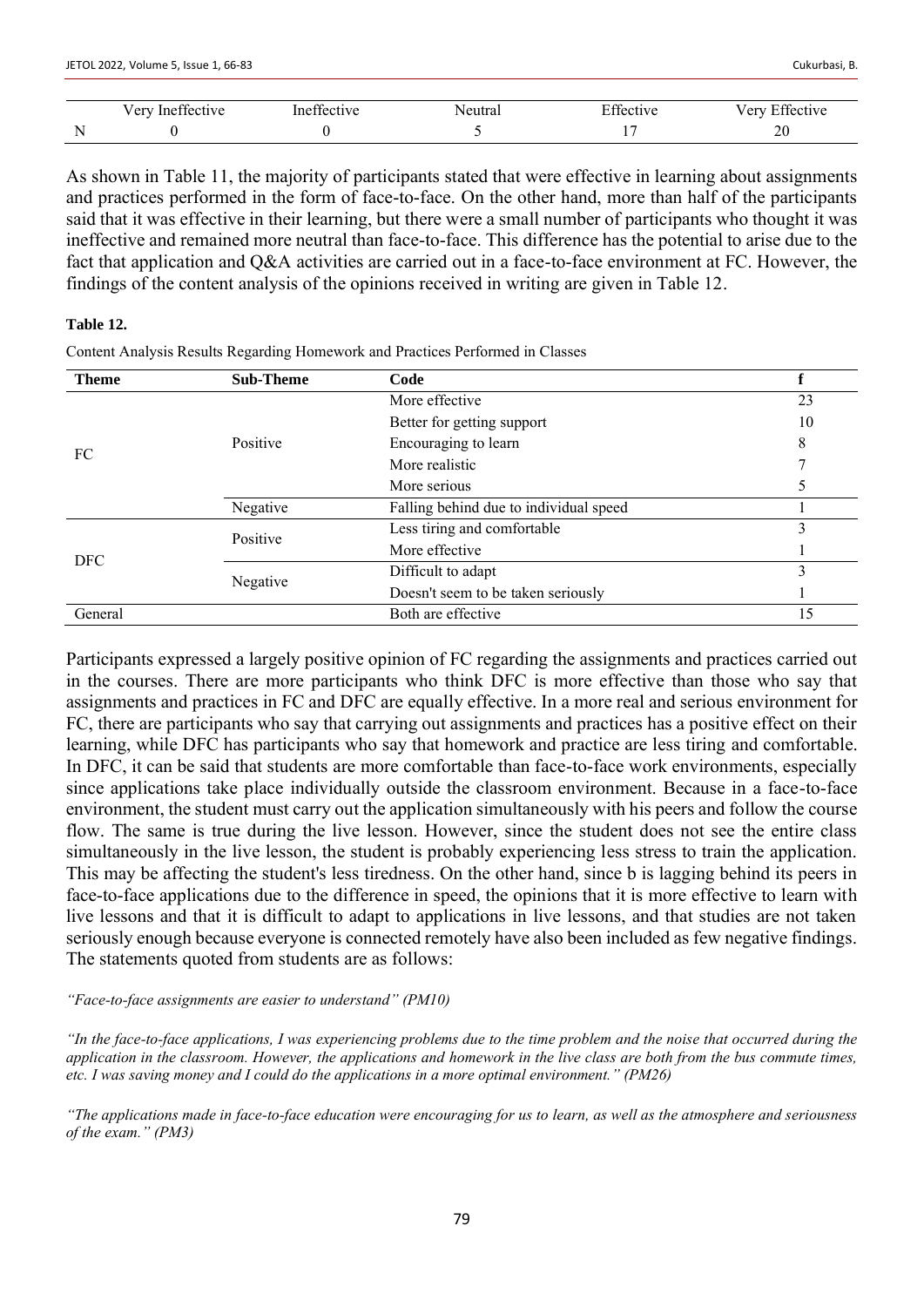*"The homework and practices given in the face-to-face training were better than the other. Because we were face to face, we could ask a question and get an answer instantly." (PM4)*

*"Face-to-face applications were more effective. Online people don't seem to be taken seriously. I was coming face to face knowing what to do next" (PW1)*

# **3. Conclusion and Suggestions**

During the restriction process implemented due to the Covid-19 pandemic, learning processes were continued with ERT. As of the fall semester of the 2021-2022 academic year, CHE has replaced the ERT process with blended learning applications due to the decrease in the impact of the epidemic in society but not fully neutralized. In this context, in addition to FF, lessons were carried out by blended learning processes through DE. Although the online learning carried out in this process is expressed as DE, it can actually be considered as a continuation of ERT. Because these activities were introduced due to Covid-19 epidemic conditions, they were introduced by CHE before the start of the academic term. In other words, it is a continuation of a situation. In addition, it has been proposed to base the learning process on applications such as FC. FF and DE processes are combined; Since a learning process involving applications such as FC and DFC have not taken place before, how the effectiveness of the learning activities carried out has come to the fore as an issue that needs to be investigated. In this context, it is aimed to examine student opinions and experiences related to DE, FC, DFC, and FF learning activities carried out over a period of time. When the findings were evaluated in general, it was found that FC was significantly effective in students' learning, while the effect of DFC on their learning was less effective than FC's. In the emergence of this view in students, FC, and DFC's active role in the student's learning, in general, was effective in the in-class process. Because the most important factor in the use of FC is to ensure the active participation of students in the course and to reduce the time it takes for students to become passive listeners in the classroom (Sletten, 2017). Additional applications and studies in the period not used to explain the subject in the course increase student-instructor interaction and provide students with more opportunities to ask their questions (Jaster, 2017). In addition, students for FC teaching, which includes active learning activities for university students, showed a great deal of positive perceptions and feelings (Jeong, Gonzalez-Gomez, & Canada-Canada, 2016). Therefore, it is consistent with the results of the article, which takes the opinions that FC and DFC are more effective in communicating with the instructor within the scope of the research.

In contrast to the theoretical subject matter of the instructor at FF, students at FC had pre-class videos and had access to the documents shared by the instructor in addition to the course grades that they could take at FF. This is believed to be effective in students choosing FC over FF. Similarly, Mooring, Mitchhell, and Burrows (2016) found that FC increases students' access to course materials and brings more time into inclass learning and discussion activities. In DFC, in addition, to live course recordings and lecture notes, students have access to pre-class videos where the course is explained directly, which is much shorter than the live course, and where there is no different situation (such as asking questions) during the lecture. At this point, students at DFC expressed similar views to FC. In addition, the students stated that FC and DFC were effective in their learning. In their assessment between FC and DFC, it was also found that FC was more influential in their learning than DFC. In the Fautch (2015) study, he found that teaching with FC helps students learn on their own.

As a result of the research, students worked on pre-class videos, saying that they came prepared for class and were able to repeat the videos as they wished; they rewinded it and indicated that they could wait. In this respect, it has been found that pre-class videos are effective in their learning. FC includes preparing students before class time and being able to perform interactive studies during class time (Patanwala, Erstad, & Murphy, 2017). With pre-class videos, students have the opportunity to keep their instructors waiting and listening again; courses according to their own speed (Bergmann & Sams, 2012). In this respect, pre-class videos engage students in learning. In a study where FC was implemented by studying a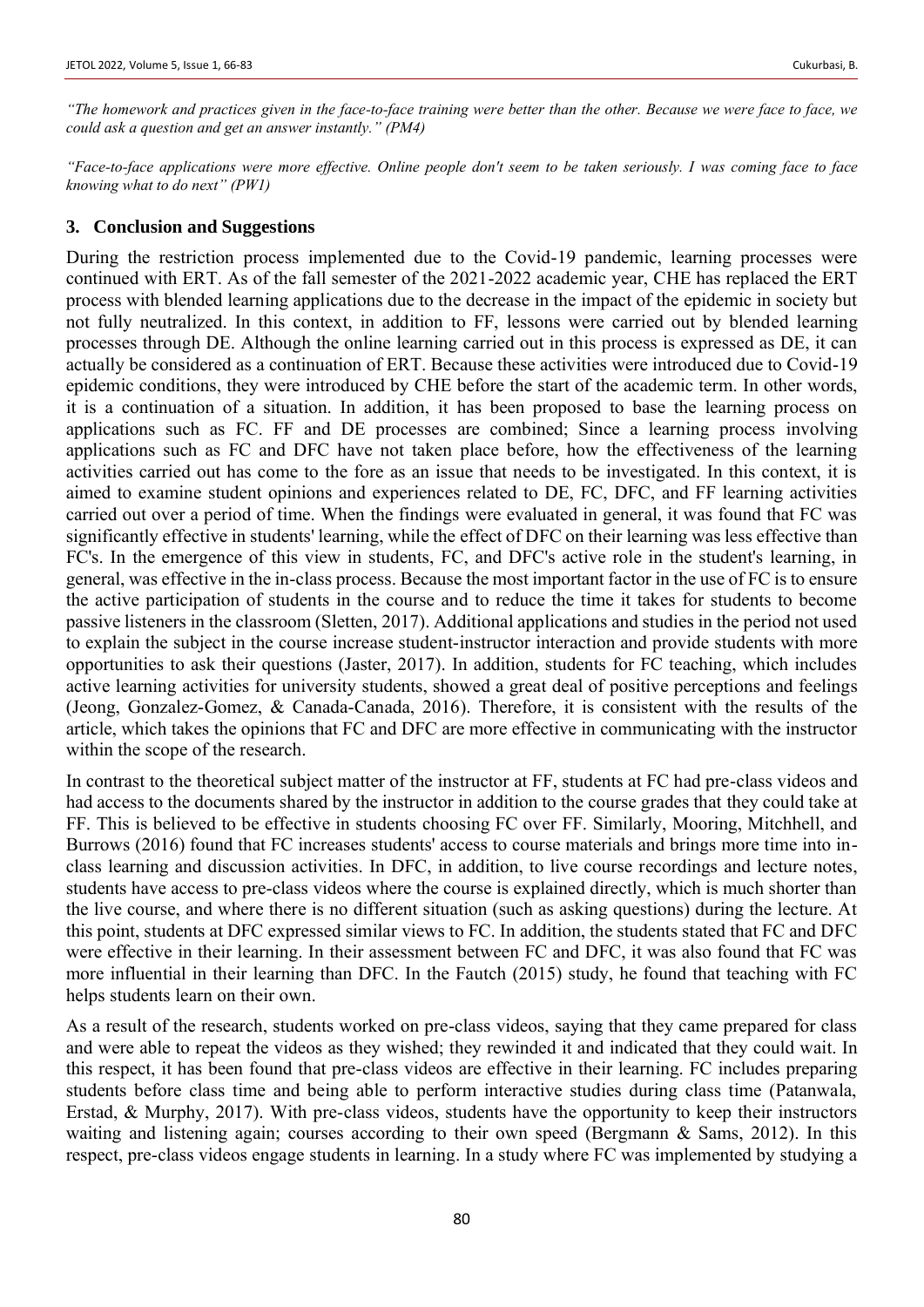similar sample prior to the Covid-19 pandemic, it was found that FC contributed to students coming to class prepared (Çoruk, Erdemir, and Seferoğlu, 2020). Therefore, FC and DFC have great potential as an effective application in the learning of students. On the other hand, the study found that two students had trouble focusing and adapting to watch pre-class videos. The most important thing here is that before students can watch the video, the most important factor allows them to start watching the video (Patanwala et al., 2017). At this point, it may be useful to ensure that students come to the course prepared, that the video duration is short, and that the consolidators that provide the videos to work with are addressed. Within the scope of the research, short exams were held at regular intervals and some homework were a continuation of in-class activity. However, students were informed about FC and DFC during the orientation event held at the beginning of the semester. It was determined as a result of the analysis of openended responses from the students that there were no students who had trouble adapting among the students who participated in these applications and information, and that one of the two students who participated in the semester with additional placement had trouble adapting.

Compared to FC and DFC, students were found to prefer FC more. This is thought to be due to the fact that the whole process in DFC is remote in the learning process and in FC it is remote and face-to-face. Although in-class studies at DFC take place in the form of live lessons, it can be said that this result is because the previous learning experiences of the students took place face-to-face. On the other hand, students have stated that pre-class videos and content shared in addition to these videos are effective in their learning. However, for live course recordings, some students expressed the view that it was ineffective. This is due to a technical glitch in the Teams platform used for live lessons, resulting in visual problems with live lesson recording for two weeks. There are likely problems caused by the technology used in live lesson recordings. However, external video recording software can be used to solve these problems.

In line with the opinions received from the students, it was concluded that the assignments and practices given in FC and DFC were significantly effective in the learning of the students. Unlike FC in DFC, 3 students stated that homework and applications are ineffective in their learning, and analysis of open-ended responses indicates that students with this view are not adaptable to online learning. Students may have different expectations about learning because they have multiple blended educational activities. It is recommended to investigate the case of in-class activities in some weeks of the DFC process to demonstrate the expectations of the students regarding the learning process, which may be ideal for their learning depending on their experience. Similarly, in-class activities can be held online during some weeks of FC. Thus, the application that may be most suitable for the general population of the students can be determined.

Although FC places more responsibility on students to learn, the ultimate responsibility for students' learning lies with the instructors (Bergmann & Weddell, 2013). Students especially recommend that preclass videos should be short and interesting (Long, Logan, & Waugh, 2016). Therefore, it is important to plan the courses to be carried out with FC or DFC in a good way. In addition, pre-lesson videos should be well structured and not too long. At this point, in a study of language teaching, videos less than 5 minutes provide higher language proficiency, student participation, and satisfaction than videos between 10-20 minutes; It is stated that similar results were reached in favor of 10-20 minutes with videos between 10-20 minutes and videos longer than 30 minutes (Yu & Gao, 2022). In an FC application performed in a university-level programming course, it was concluded that the students were satisfied with the videos they watched before the course and also liked their in-class discussions (Ronchetti, 2010).

There is a lot of research in the literature about the ERT process that grows with the epidemic process. However, these studies have not found a blended educational practice involving applications such as FC and DFC, and studies examining the current DE process, such as the continuation of ERT. Therefore, it is strongly recommended to carry out research in different disciplines with different examples in this line of work to increase the quality of the blended learning applications in higher education.

# **References**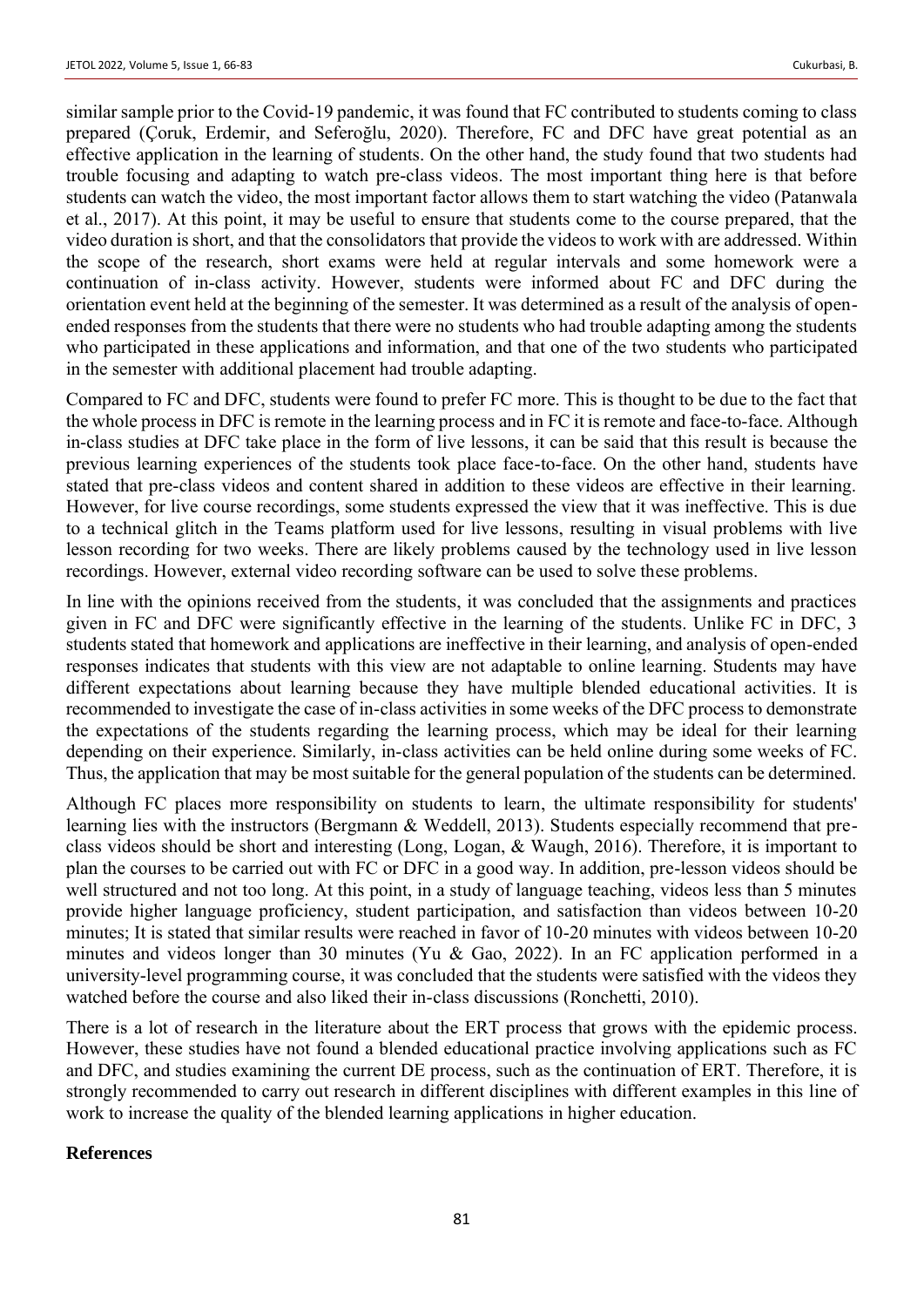- Bergmann, J. and Sams, A. (2012). *Flip Your Classroom: Reach Every Student in Every Class Every Day.* Colorado: International Society for Technology in Education.
- Bergmann, J., & Weddell, D. (2013). To flip or not to flip? *Learning & Leading With Technology, 39*(8), s. 6-8. http://www.learningandleading-digital.com/learning\_leading/20120607?pg=8#pg8
- CHE. (2021). *Üniversitelerdeki kovid-19 tedbirlerini ve eğitim süreçlerinin çerçevesini belirledi [Determined the covid-19 measures and the framework of education processes in universities].* Yükseköğretim Kurulu Başkanlığı [Council of Higher Education[: https://covid19.yok.gov.tr/Sayfalar/HaberDuyuru/yok-ten-covid-19-tedbirlerine-yonelikuygulama-rehberleri.aspx
- Cohen, J. (1960). A Coefficient of agreement for nominal scales. *Educational and Psychological Measurement, 20*(1), s. 37-46. doi:https://doi.org/10.1177/001316446002000104
- Creswell, J. (2013). *Research Design: Qualitative, Quantitative, and Mixed Methods Approaches.* California: SAGE Publications.
- Daniel, S. (2020). Education and the COVID-19 pandemic. *Prospects, 49*, s. 91-96. doi:https://doi.org/10.1007/s11125-020-09464-3
- Fautch, J. M. (2015). The flipped classroom for teaching organic chemistry in small classes: is it effective? *Chemistry Education Research and Practice, 16*, s. 179-186. doi:10.1039/C4RP00230J
- Hodges, C., Moore, S., Lockee, B., Trust, T., & Bond, M. (2020). *The Difference Between Emergency Remote Teaching and Online Learning.* EDUCAUSE REVIEW: https://er.educause.edu/articles/2020/3/the-difference-between-emergency-remote-teaching-andonline-learning
- Jaster, R. W. (2017). Student and instructor perceptions of a flipped college algebra classroom. *International Journal of Teaching and Learning in Higher Education, 29*(1), s. 1-16. http://www.isetl.org/ijtlhe/pdf/IJTLHE2323.pdf
- Jeong, J. S., Gonzalez-Gomez, D., & Canada-Canada, F. (2016). Students' perceptions and emotions toward learning in a flipped general science classroom. *Journal of Science Education and Technology, 25*(5), s. 747-758. doi:10.1007/s10956-016-9630-8
- Jia, C., Hew, K., Bai, S., & Huang, W. (2021). Adaptation of a conventional flipped course to an online flipped format during the Covid-19 pandemic: Student learning performance and engagement. *Journal of Research on Technology in Education, Early Release*. doi: https://doi.org/10.1080/15391523.2020.1847220
- Long, T., Logan, J., & Waugh, M. (2016). Students' perceptions of the value of using videos as a pre-class learning experience in the flipped classroom. *TechTrends, 60*(3), 245-252. https://doi.org/10.1007/s11528-016-0045-4
- Ma, W., & Luo, Q. (2021). Pedagogical practice and students' perceptions of fully online flipped instruction during COVID-19. *Oxford Review of Education, Early Release*. doi:https://doi.org/10.1080/03054985.2021.1994382
- Mason, G., Schuman, T., and Cook, K. (2013). *Inverting (Flipping) Classrooms - Advantages and Challenges*. 120th ASEE Annual Conference & Exposition, Atalanta.
- Merriam, S. (2009). *Qualitative research : a guide to design and implementation.* San Francisco: Jossey-Bass.
- Montacute, R., & Holt-White, E. (2021). *Covid-19 and the University Experience.* London: The Sutton Trust. https://dera.ioe.ac.uk/37749/1/Covid-19-and-the-University-Experience.pdf